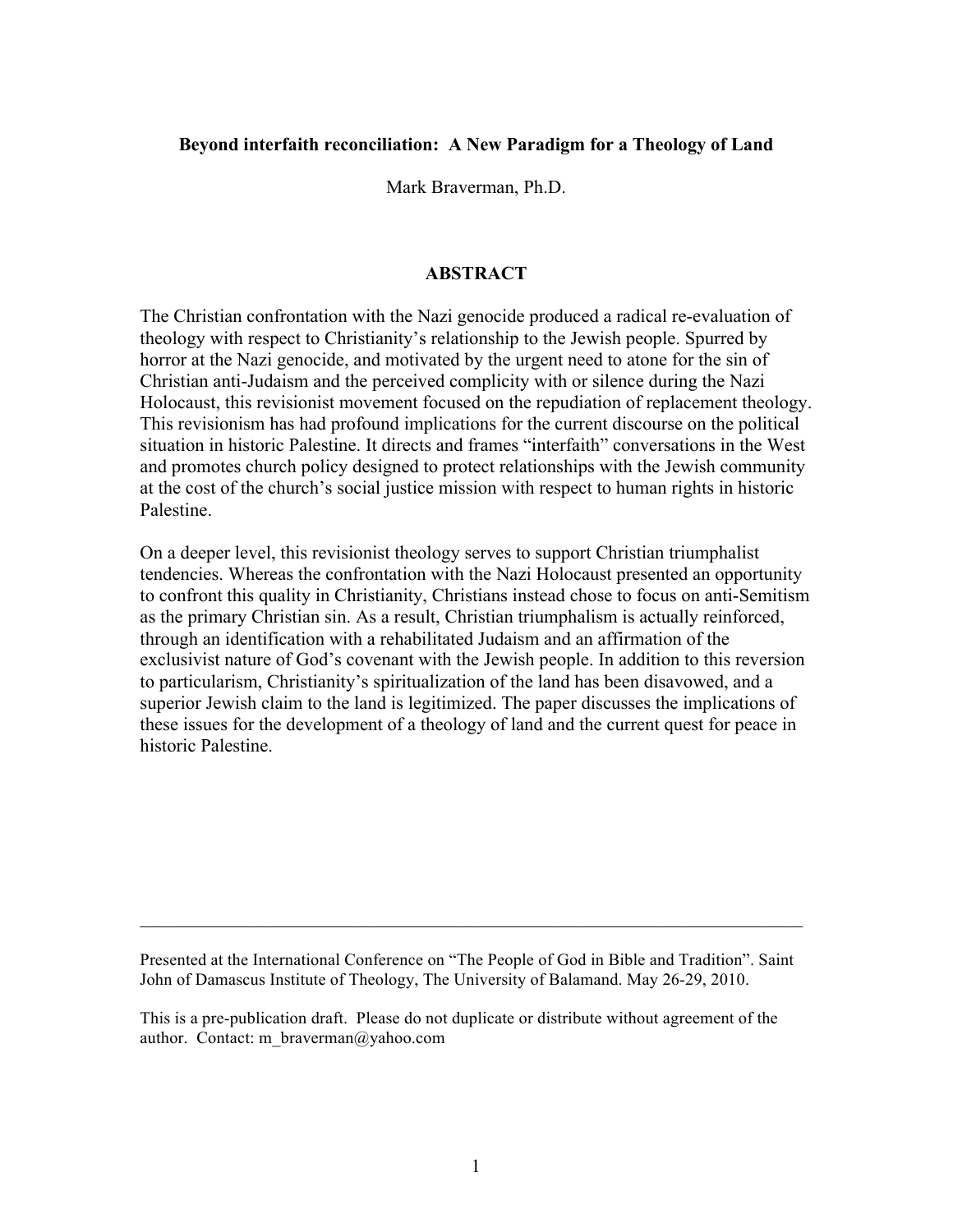### I. **INTRODUCTION: A NEW TRIUMPHALISM**

Your Eminences, Reverend Fathers, President and Dean of the Faculty, esteemed colleagues, and students:

I am an American Jew with deep family roots in Palestine, steeped in the tradition of Torah, Jewish history, the liturgy of the synagogue, and the Bible. I am also a psychologist who has been thrust into the realms of theology and politics -- and here they converge -- as a result of my confrontation with the Palestinian Nakba, a crime of dispossession and ethnic cleansing that is the root cause of the conflict in the Holy Land today and that threatens world peace itself. It also threatens the very soul and future of the Jewish people. As an American, a Jew, and a human being who seeks justice and dignity for the oppressed and a livable, nurturing planet for my grandchildren, I stand before you today, honored to be in your midst and grateful for this gathering and for the work of the Palestine Israel Ecumenical Forum of the World Council of Churches.

As a Jew born into a religiously observant family in post-World War II America, I was raised in a potent combination of Rabbinic Judaism and political Zionism. I grew up immersed in the Zionist narrative of the return to the Jewish homeland. I was taught that a miracle – born of heroism and bravery – had blessed my generation. The State of Israel was not a mere historical event – it was redemption from millennia of marginalization, demonization, and murderous violence. The legacy of this history was a sense of separateness – a collective identity of brittle superiority for having survived, despite the effort, "in every age" – so reads the Passover liturgy -- to eradicate us. The ideology and mythology of the birth of the State of Israel partook of this legacy of separateness, vulnerability, and specialness. I embraced it.

Until I saw the occupation of Palestine and learned the other narrative. Until I realized that the colonial project that I was witnessing in the West Bank, progressing without brakes and with massive funding from my own government, was the continuation of the ethnic cleansing that had begun in earnest in 1948 and that had been planned almost from the beginning of the Zionist project. I returned home to the United States with two questions burning within me: "Why is my people doing this?" and "Why is the Christian world helping us to do it?"

As part of my journey to answer these questions, I have come to several realizations. First: it is clear that politics have failed to bring about a just resolution of this conflict. I now believe that only a civil society-based movement of nonviolent protest against the policies of the State of Israel will produce the political resolution required to bring justice to the Palestinian people and peace and security to the people of the land -- including my Jewish sisters and brothers in Israel. Second: I believe that the church – on an ecumenical and global basis – has a key role to play in providing the spiritual energy and leadership that is needed to ensure the growth and ultimate success of this movement. Finally: only when Christians are liberated theologically to act faithfully, in accordance with their witness to this injustice, will the church be able to fully answer the social justice imperative that calls out to it so clearly. Like the Jews of first century Palestine, we are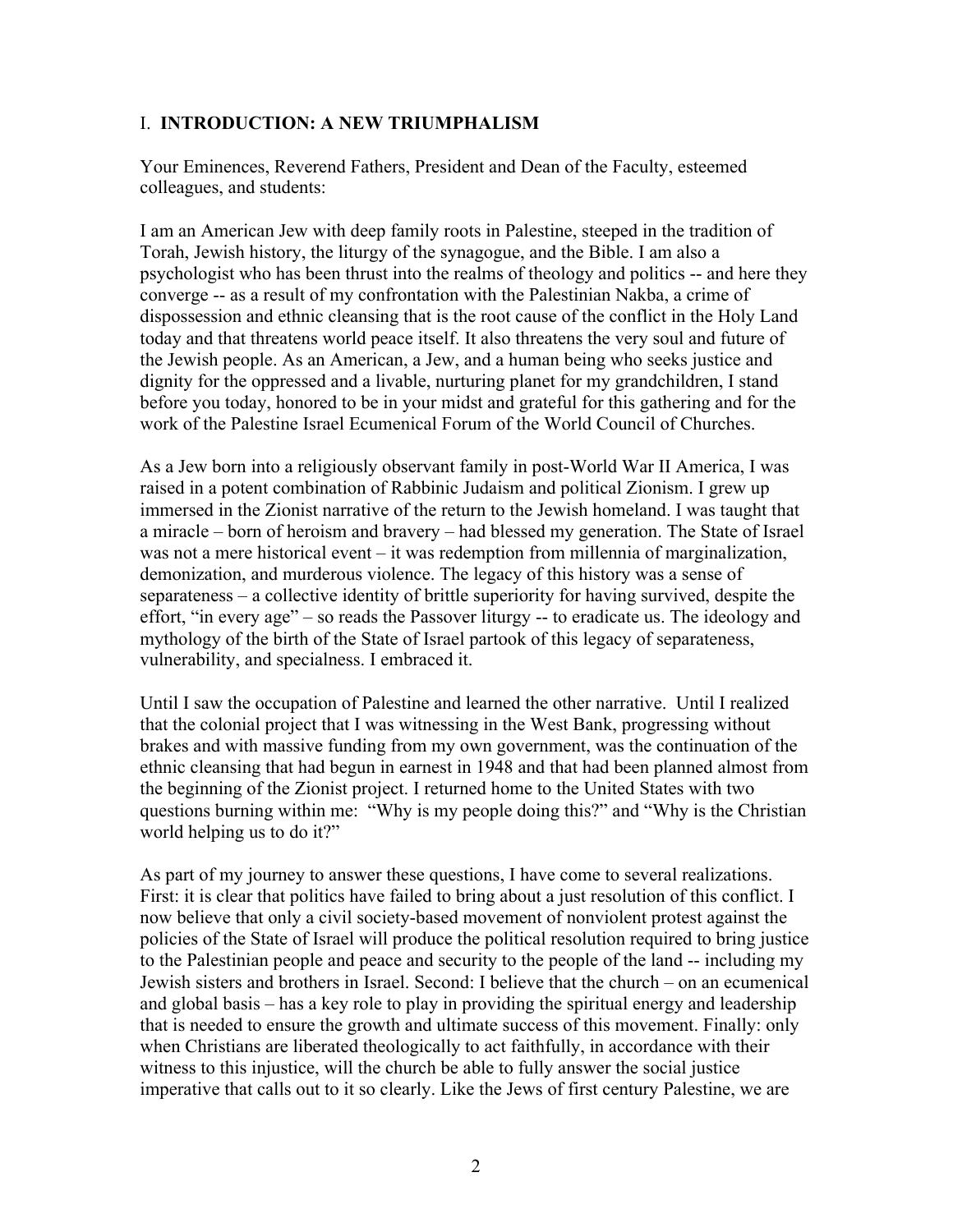living in prophetic times. At no time have we been in greater need of the voices of the prophets, including that of Jesus of Nazareth, who, like the prophets, spoke – and acted – in direct response to the injustice that plagued his people.

Two years ago in Bern Switzerland, American theologian Harvey Cox challenged the assembled at the World Council of Church's Palestine Israel Ecumenical Forum conference on "Promised Land" with this question:

"What do we really mean by 'promised land?' How has the term been hijacked and used for various political reasons, when maybe that is not the significance of the texts at all? Ancient Israel is often confused with modern Israel. They are not the same. We can talk about an integral relationship which must be there theologically between Christians and the Jewish people. Jesus was Jewish; the whole background of Christianity comes from the Jewish people, but the Jewish people and the modern State of Israel, though they overlap in certain ways, are not the same, and therefore we have to be thoughtful and self-critical about how that theme is dealt with" (2008, 33).

Cox's bold statement sets before us the most urgent theological issue of our time. Awareness of Israel's current and historic denial of Palestinian rights has been growing among Jews and non-Jews alike. American voices, both secular and from the faith communities, are joining those of religious and political figures across the globe in calling Israel to account for decades of hostilities and for the current political stalemate, and in naming my own government's complicity in financing and diplomatically supporting the policies and actions that stand in the way of peace. Paralleling this important change in political awareness is an equally crucial shift from a theology occupied with the evil of anti-Semitism to one concerned with a theology of land. It is this transition that is a key focus of the work of the World Council of Church's Palestine Israel Ecumenical Forum, and the subject of my remarks to you today.

### **The Christian sin**

I paid a visit to a professor of theology at the seminary of a major Protestant denomination in Washington DC. As the author of articles and books in the postsupersessionist tradition, he has taken on the blatantly anti-Semitic aspects of Christian doctrine, as well as strongly reaffirming the special relationship between God and the Jewish people. I told him that I felt we had a lot in common: that as a Jew, I was committed, as was he as a Christian, to rooting out destructive practices and doctrines in my religious tradition. I described my horror at discovering that my people, in pursuing our ethnic nationalist project, were betraying the most fundamental and cherished elements of our ancient tradition. I said that without question, Christians had to confront the anti-Jewishness of replacement theology -- but that I was concerned that in the rush to atone for anti-Semitism, progressive Christian theology was supporting the abusive practices of the Jewish state by supporting a superior Jewish right to historic Palestine. I expressed my concern that this stream in progressive Christian thought served to furnish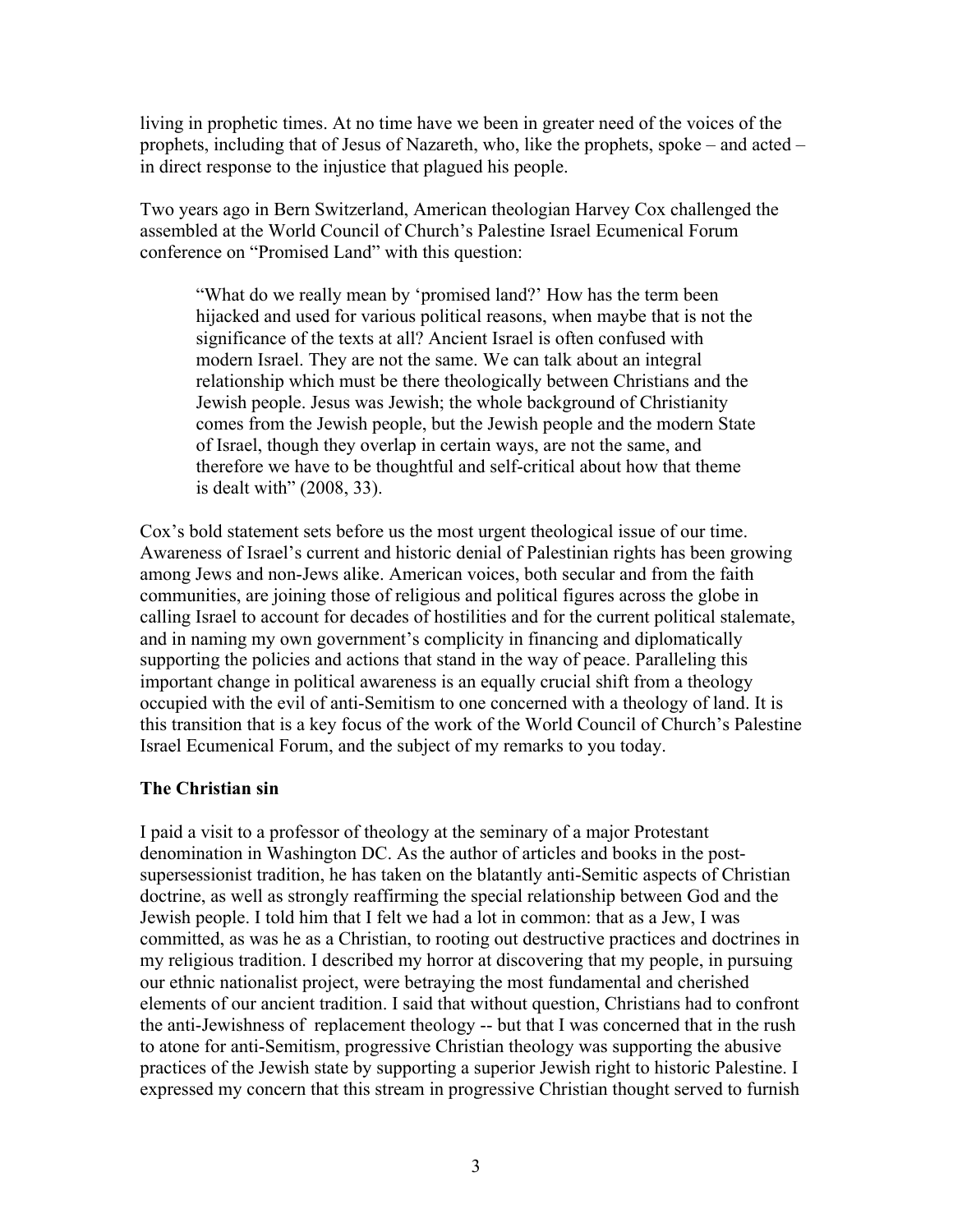theological legitimacy to Israel's land grab and to its past and ongoing ethnic cleansing, and that it suppressed criticism of Israel's human rights violations and thwarted honest, productive dialogue about the Israel-Palestine situation.

The professor's response was swift: "That's an old story," he said to me. "It's the story of an archaic, tribal Judaism and an enlightened, universalist Christianity. We don't tell that story anymore." He stated that even if this "old story" had not been discredited by virtue of its blatant anti-Semitism and its responsibility for millennia of persecution of the Jews, it was passé, having been demonstrated to be theologically unsound. I was stunned by this reaction. Yes, anti-Jewish Christian doctrine deserved to be discredited in view of its pernicious effects. But I had expected more receptivity to a discussion of this issue. Theology, I pointed out, had to be in conversation with history. Did the crimes committed against the Palestinian people and the ongoing insecurity visited upon the Jewish citizens of Israel as the result of a quasi-messianic movement merit opening up the topic, despite the possibility that some would cry anti-Semitism? But the professor seemed closed to a nuanced discussion. Anything, apparently, that carried even a whiff of Christian anti-Jewishness, or that might possibly be perceived as such, had to be summarily discounted. Atoning for anti-Semitism trumped all other discussions.

My exchange with the professor that day is far from an isolated case. In our current political climate, it seems acceptable for Christians to look critically at elements of their own faith and history that have caused harm, especially when these have been cornerstones of their doctrine. But it is not permissible to extend this conversation into any critical examination of the behavior of Jews or their institutions. While Christian sins are fair game, criticism of Judaism or things Jewish is simply out of bounds.

It is not hard to understand how this has come to pass. Sixty five years ago, Christians stood before the ovens of Auschwitz and said: "What have we done?" Since then the Christian world has been engaged in a purposeful, passionate, and often painful process to examine its own theology and to reconcile with the Jewish people. But this effort has gone beyond cleansing the faith of anti-Jewish doctrine. In an effort to find an antidote to the toxic anti-Jewish beliefs known variously as "replacement theology" and "supersessionism," Christians in the West have embraced a theology that effectively supports the superior Jewish claim to the land. It represents a regression to an archaic view of God as dwelling in a geographical location and favoring a particular people. It has put the Christian faith, which came to move mankind away from particularism, on a slippery slope to the endorsement of a dangerous, anachronistic ideology of land possession and conquest.

## **A cry for purification**

The Christian project of atonement for its sins against the Jewish people has created an industry of Christian-Jewish interfaith scholarship that has profound implications for Christian attitudes toward the Jewish people and the global discourse about the State of Israel. The historical, psychological and spiritual ground zero of this project is the wartime and postwar reaction of the German Protestant church to the Nazi era. In his1998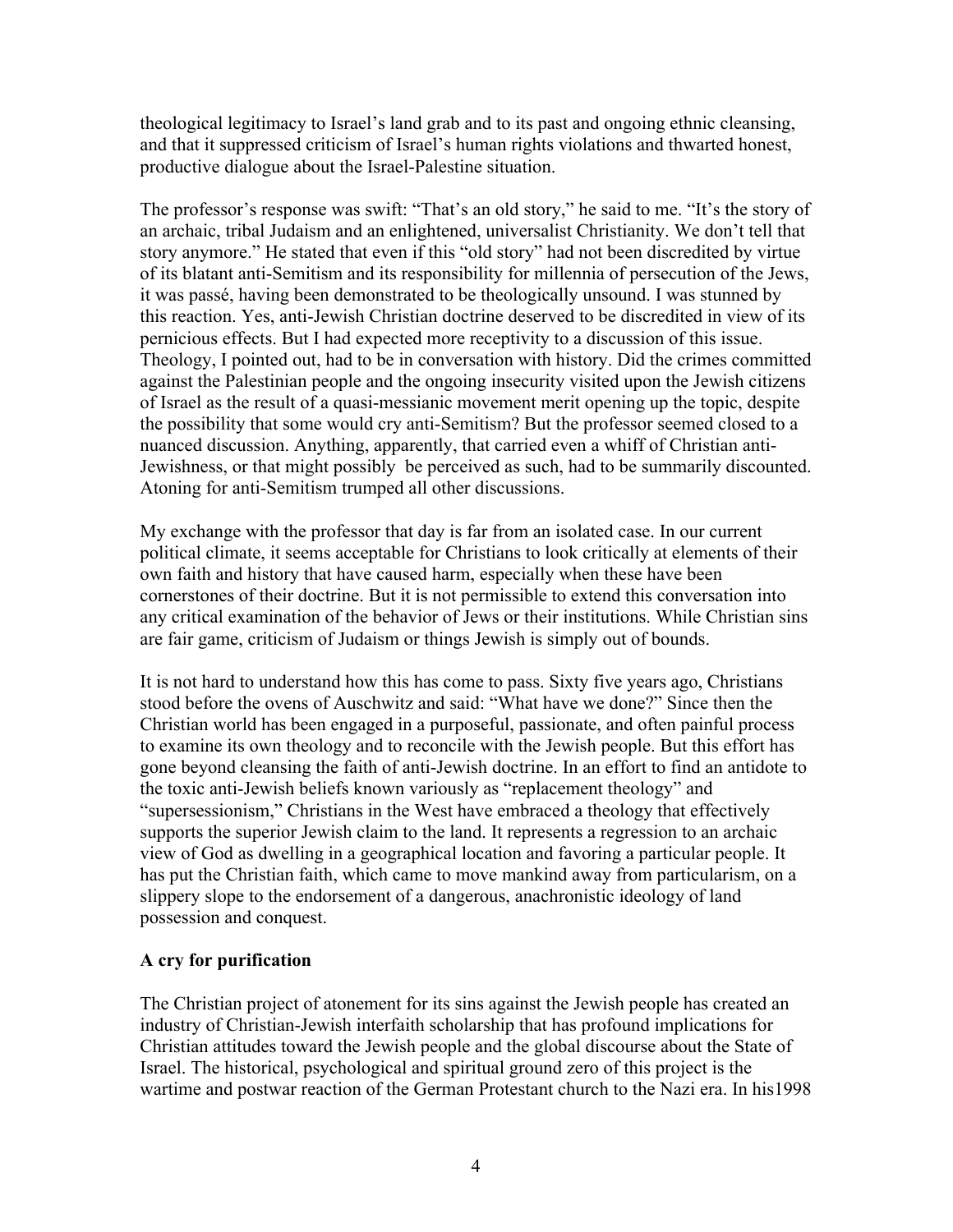collection, *Jews and Christians: Rivals or Partners in the Kingdom of God?* Belgian theologian Didier Pollefeyt traces this movement, reflecting on the "ground that has been covered in Jewish-Christian relations" since the Second World War. The chapter in Pollefeyt's collection by German Protestant theologian Bertold Klappert describes the situation of the German Confessing Church in the postwar era. Klappert describes how, confronted with the scale of the crime against the Jewish people, the focus of German Protestant theology had shifted from concern about the faithfulness of the church to its theological core as opposed to the demands of the state, to a penitential focus on Christianity's culpability for the Nazi genocide. Listen to Klappert's quote from his teacher and member of the original Confessing Church, Hans Joachim Iwand. In a 1959 letter discussing the Church's "academic and theological guilt" for Auschwitz, Iwand asks:

Who is going to take this guilt away from us and our theological fathers – because there it started? … How can the German people that has initiated the fruitless rebellion against Israel and his God become pure? (1997, 43)

In this cry for purification we can discern the central motivation and future direction for a revised Christian theology, a theology that took root not only in postwar Germany but in the Western world at large. Indeed, the history of Christian anti-Jewish doctrine and actions has became a consuming concern for Christian theologians. "Anti-Jewishness," wrote contemporary Protestant theologian Robert T. Osborne, "is *the Christian sin.*" (1990, 214, emphasis added) Catholic theologian Gregory Baum, writing about the church's effort to reconcile with the Jewish people and rid itself of its deeply-rooted anti-Jewish biases, declared that "if the Church wants to clear itself of the anti-Jewish trends built into its teaching, a few marginal correctives won't do. It must examine the very center of its proclamation and reinterpret the meaning of the gospel for our times" (1997, 6–7). Baum – and in this he is joined by a preponderance of other writers, both Christian and Jewish -- tied the need for this daunting project to the impact of the Nazi Holocaust:

It was not until the holocaust of six million Jewish victims that some Christian theologians have been willing to face this question in a radical way...Auschwitz has a message that must be heard: it reveals an illness operative not on the margin of our civilization but at the heart of it, in the very best that we have inherited...It summons us to face up to the negative side of our religious and cultural heritage. (1997, 7)

The work of American theologian Paul van Buren was key in setting the stage for this powerful stream of Christian-Jewish reconciliation and a powerful philo-judaic push in American progressive Christianity. According to van Buren, forging a positive relationship with Judaism and the Jewish people is nothing less than the reimagining of what it means to be Christian. "If the church stops thinking of the Jews as the rejected remnant of the people Israel," writes van Buren, "if it starts speaking of the continuing covenantal relationship between this people and God, then it will have to rethink its own identity" (1984, 23). Calling attention to the ways in which Christianity had allowed itself to be built on a foundation of anti-Judaism, van Buren set out to correct this theological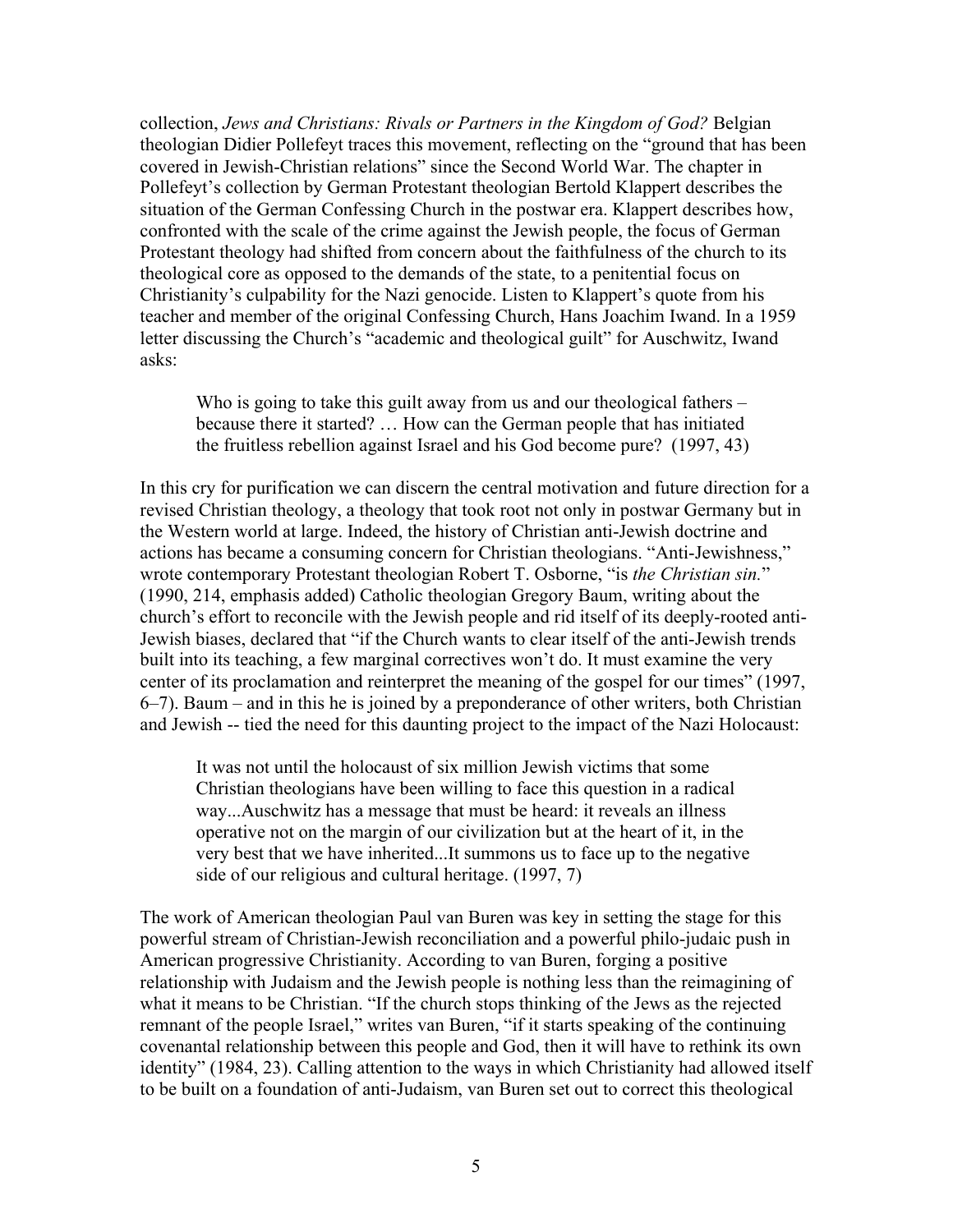error by framing God's covenant with the Jewish people as the basis for the Christian revelation. "Christianity must refer to Judaism in order to make sense of itself," writes van Buren. This is in the service of the "church's reversal of its position on Judaism from that of anti-Judaism to that of an acknowledgement of the eternal covenant between God and Israel" (1998, 85).

The issue of the Promised Land figures prominently in this theology. According to van Buren, Christians may participate in the spiritual Jerusalem with the Jews, but the Jews hold the deed to the actual real estate, and the return of the Jews to possess that very same Promised Land confirms this. Consider the following passage from a 1979 interfaith symposium, "The Jewish People in Christian Preaching." Why, asks van Buren, after eighteen centuries, should Christian leaders "turn Christian teaching on its head" with respect to the Jewish people?

The Holocaust and the emergence of the state of Israel...are what impelled them to speak in a new way about Jews and Judaism. …the Israeli Defense Force sweeping over the Sinai and retaking East Jerusalem was what could not possibly fit our traditional myth of the passive suffering Jew. The result is that events in modern Jewish history, perhaps as staggering as any in its whole history, have begun to reorient the minds of increasing numbers of responsible Christians. (van Buren 1984)

It is not so much the jarring echo of the mythology of a "new Jew" that shocks and concerns me, nor the one-sided, triumphalist narrative of the 1948 and 1967 wars. What is more disturbing is the theological undertone, the biblical drumbeat, in the appearance of two words in this passage: Sinai and Jerusalem. But there is more going on here than a glorification of Jewish power and the Jewish vision of the Return to Zion: it is that now Christians can join in this triumph, and absorb this historical event into their own vision of what it means to be faithful to God's plan. These events of our time, continues van Buren, reflect "the will of the holy one of Israel, that the greatest of all love affairs of history between God and God's people continue, but that God provides also a way for Gentiles, as Gentiles, to enter along with the chosen people into the task of taking responsibility for moving this unfinished creation nearer to its completion" (1984, 25).

This is an astonishing reversal in Christian thought. This revised theology perpetuates the triumphalism that helped create the very sin that Christians are attempting to correct. Chosenness has been returned to the Jewish people, and then claimed as well for Christianity as heirs to this privileged status. We have here a kind of Judeo-Christian triumphalism—a significant step backward from the spiritualization of the land and the universalization of the parent faith that characterized the original Christian vision. And this is not a theological quibble -- this shift carries huge consequences. First: it provides theological justification for a massive and an ongoing abuse of human rights. Second: it blocks Christian actions, on both individual and institutional levels, to address this wrong by opposing Israel's actions as a state.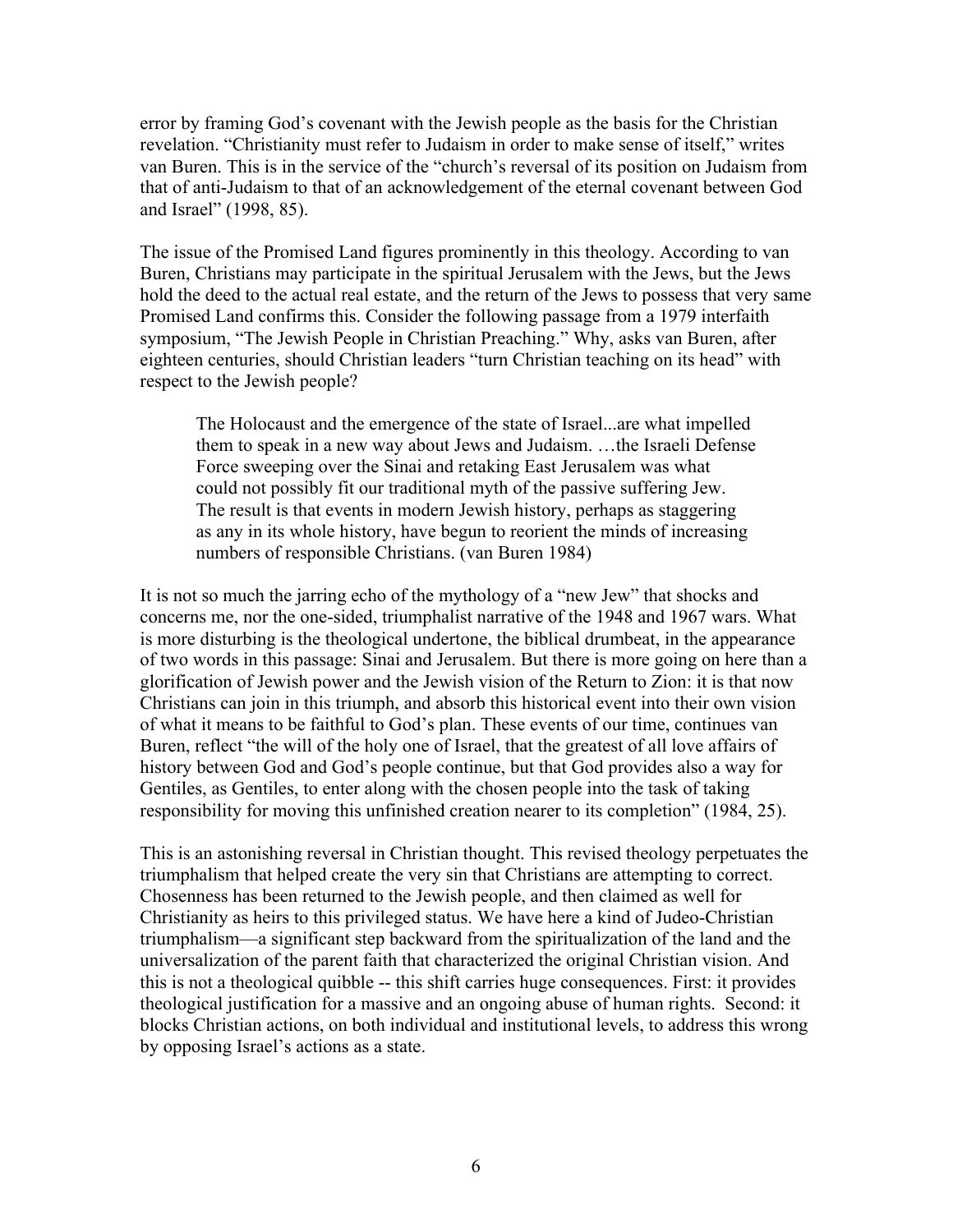In the introduction to his book, Pollefeyt proposes to "reflect the critical questions we must confront in framing a theology that can help us in the modern age." Pollefeyt has assembled an impressive collection, but in his goal of laying out the groundwork for an alternative to substitution theology, he errs in looking backward, rather than forward. In his introductory chapter, Pollefeyt brings in Rabbi Irving Greenberg's now well-known dictum: "No statement, theological or otherwise, should be made that would not be credible in the presence of the burning children." Greenberg's principle has achieved the status of an ultimatum, holding Christianity and indeed Western civilization hostage to the historic victimization of the Jewish people. Pollefeyt writes that if Christianity, "even after Auschwitz, can only bring its message at the expense of the life and well-being of the Jewish people, then Christianity is simply immoral and unbelievable….." (1997, 20) It is true that historically Christianity did establish itself at the expense of the Jews, with disastrous consequences throughout history. But now, in *this* historical context, there is a terrible cost in narrowing the focus in this way. Baum's statement that "Auschwitz has a message that must be heard" is correct. But this must be seen as applying to civilization as a whole, to all the holocausts born of religious particularity and ethnic and nationalist supremacy. This penitential Christian focus on the sins against the Jews – what I, with apologies to Dietrich Bohnhoeffer, would call *cheap penitence* – becomes problematic in the current historical context, because it serves to support the very particularity that the early Christians had come to confront in the time of Rome. Who are the burning children? Of course, we must see them as all children. But in practice, this is not so. In practice, the lives of Jewish children have preference over Palestinian children. In practice, Jewish suffering has become the benchmark, defense of Jewish claims and fears the primary focus. And in the current context, the considerable forces that support the interests of the Jewish state above all others are more than willing to exploit this Western Christian attitude.

There are fundamental theological issues raised here. The approach presented by Pollefeyt and others reviewed here rests on the assumption that Christianity was established in the negative – as a replacement for Judaism. This is not the case. Christianity in its earliest days was meant to continue Judaism, not supplant it. History and circumstances got in the way of that project of Jesus' followers and laid the groundwork for replacement theology. But there is a core of Christianity that has nothing to do with the toxic campaign against the Jews that insinuated itself into the faith early on and that has been the source of so much suffering over the centuries. In atoning for their triumphalism, Christians have succeeded only in reinforcing it through their endorsement of the Jewish people's nationalist project. This is a betrayal of the core of Christianity. We need to pick up the trail where it was lost, back in the first century, when an itinerant Jewish mystic brought his people together in opposition to the evil of the Roman oppressor and in resistance to the oppressive practices of their own theocracy in Jerusalem. In this regard I refer you to the work of John Dominic Crossan, Walter Wink, Richard Horsely, Norman Gottwald, Neil Elliot and others, who understand the Gospels as the record of a movement of social transformation and of nonviolent resistance to oppression.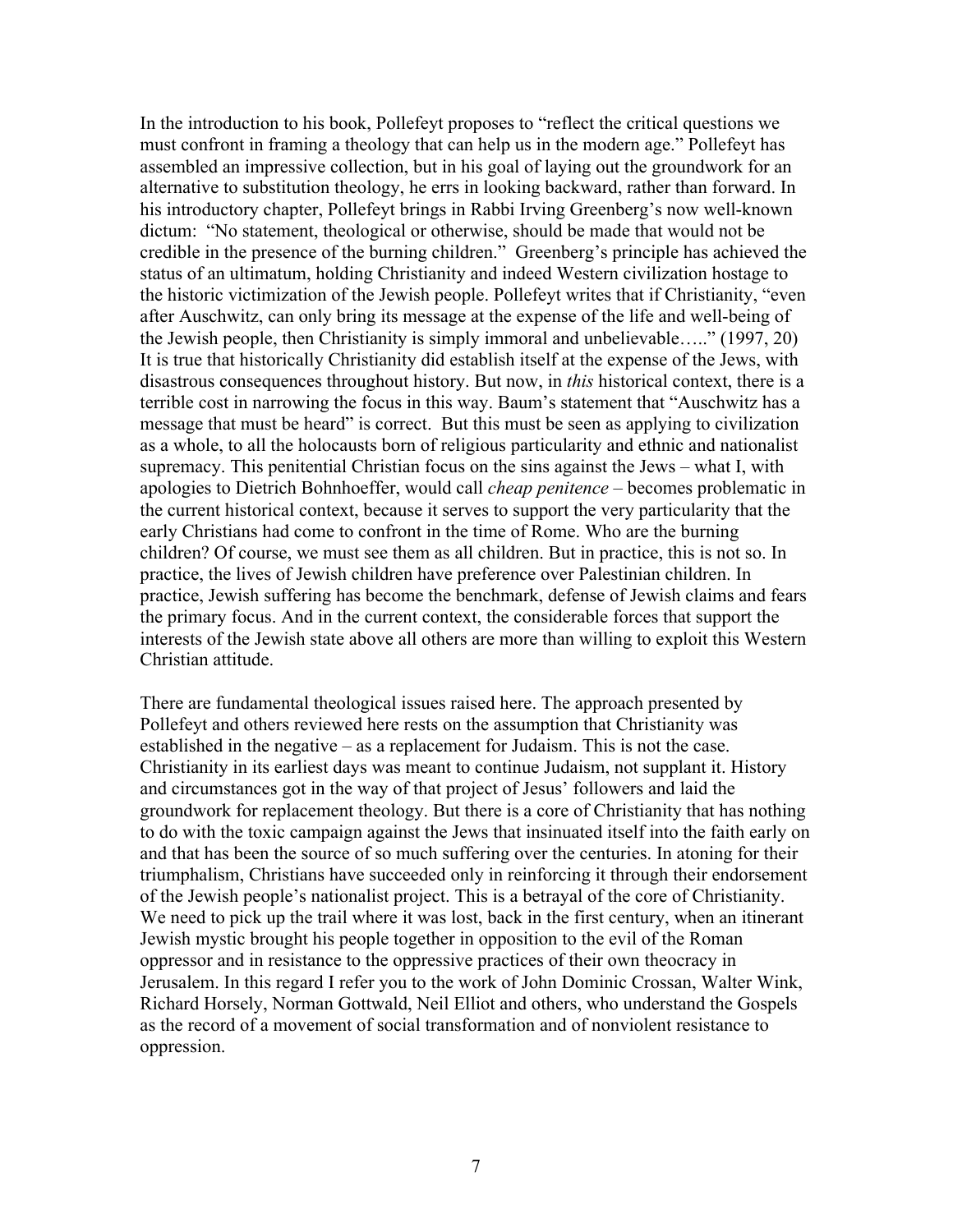It is the crisis of the land today that brings us to this point, and it is the articulation of a new theology of land that is the crucible in which this work will be done. Before I turn to this, however, I will first discuss the major barrier that confronts the church in taking up this work in earnest. I have termed this "the interfaith trap."

# **II. THE INTERFAITH TRAP**

As described above, the postwar years produced confessional statements by various German Protestant churches as they struggled to come to terms with the consequences of Christian anti-Jewish doctrine. For the Roman Catholic Church, Vatican II in 1965 was a watershed event, as the Church undertook a long overdue examination of its attitudes toward the Jewish people. Christian-Jewish "interfaith" dialogue was originally undertaken to break down age-old barriers of fear and mistrust between the two communities. Today, however, this dialogue now follows clear rules that serve to insulate Christians from any perception of anti-Jewish feeling and to protect the Jewish community from any possible challenge to unqualified support for the State of Israel or the validity of the Zionist project. These rules are playing out in the academy, in the pews, in interfaith relations on the highest levels, and in everyday encounters. They are rendered more powerful by never being stated or acknowledged.

## **Capturing the academy: the rules for Christian-Jewish dialogue**

Fundamentally, there are two rules:

1. "Sensitivity" to "the Jewish perspective" and Jewish self-perception (as defined for all Jews by one group who claim to represent the whole) is paramount. This is a variation on the burning children principle – sensitivity to Jewish experience determines the direction and nature of the discourse.

2. The superior right of the Jews to the land is not to be challenged.

Time permits me to offer only several examples:

Ruth Langer is a Reform Rabbi and Associate Professor of Theology at Boston College. In 2008 she published a paper entitled "Theologies of the Land and the State of Israel: The Role of the Secular in Jewish and Christian Understandings." In the paper Langer invokes the first rule, that Christians accept "Jewish self-understanding" regarding Jewish identity and the land of Israel as definitional and unassailable. For Langer Jewish selfexperience is characterized by two basis elements: (1) The Jewish attachment to the Land of Israel as a Jewish homeland is an essential element of being Jewish – it cannot be questioned. (2) Related to this is the Jewish experience – which Langer presumes to describe for all Jews -- of being a people apart. Langer argues that the failure of the Enlightenment to bring Jews fully into Western society and to establish the Jews as a religious group like any other is evidence that this quality of Jewishness is essential and inalienable. Langer ignores the range of diversity of Jewish experience on both these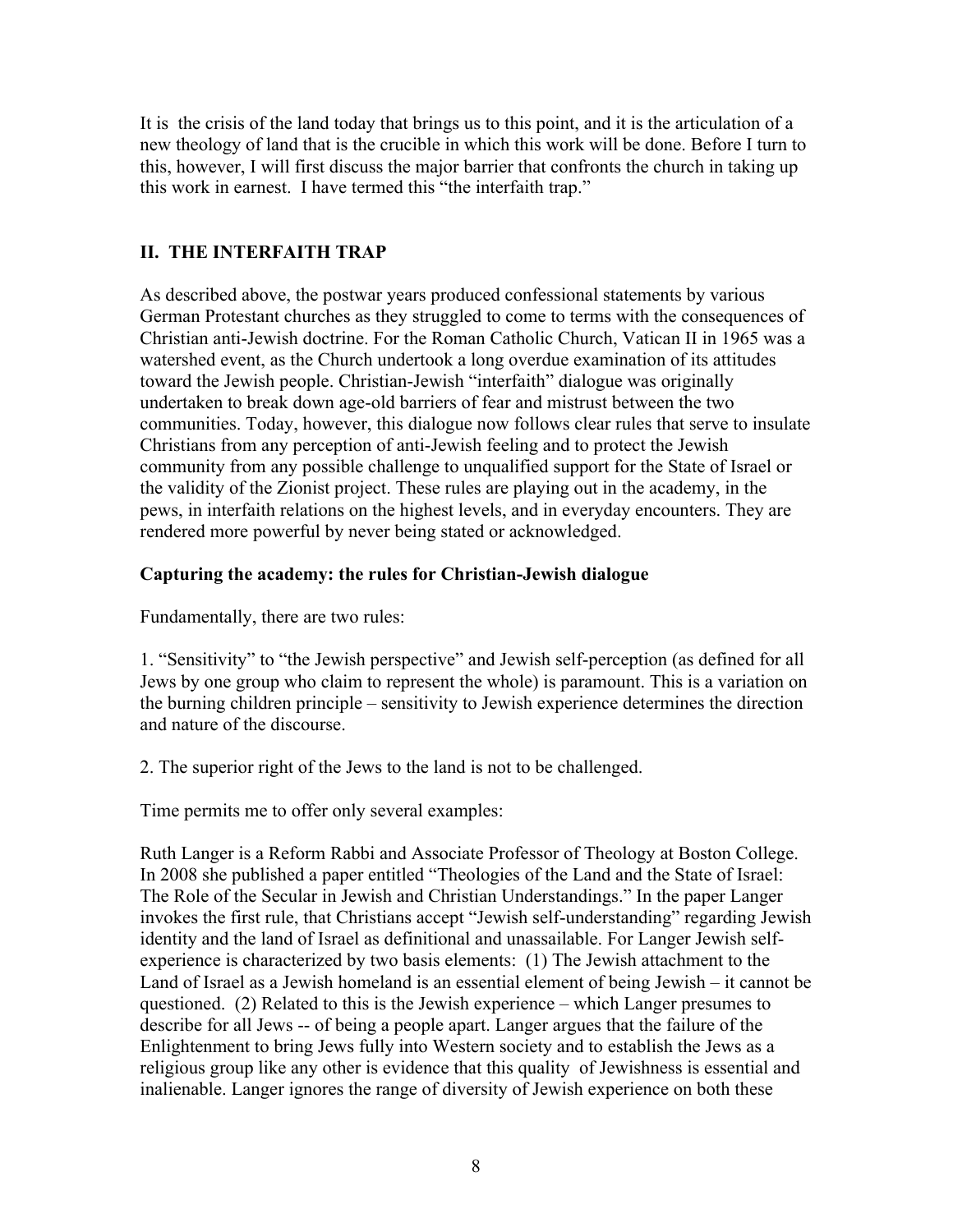axes. For her, any Jew who disagrees with her description of Jewish experience is in flight from his or her Jewish identity, like those Jews who sought to assimilate in order to curry favor and advantage with the dominant Christian society in which they lived, or worse, those who actually converted to Christianity. And, points out Langer, it was a vain attempt anyway: Although many Jews had attempted to shed their particularism, and with it the identification with the idea of a return to Zion or any sense of seeing themselves as a separate nation, economic and social marginalization and sporadic violence forced them back into a separatist, and ultimately nationalist, stance. The Nazis, of course, provided final and tragic support for those who advance this analysis.

The argument from history is central in defending the Zionist project against those who would question its validity, sustainability, morality, or logic. "Christians," writes Langer, "must strive to learn by what essential traits Jews define … Christian-Jewish dialogue. In terms of…the development of adequate theologies of the land and state of Israel within the context of the contemporary dialogue, this is a crucial first step." (2008, 16-17)

The use of the historical argument to control the so-called "dialogue" between Christians and Jews takes second place only to the imperative of repudiating replacement theology. In the June 2009 edition of *Cross Currents*, a quarterly on religion with a progressive and interfaith bent, published an issue titled "The Scandal of Particularity." The title of this issue, which features articles by Jewish, Catholic and Protestant authors, suggests a critical analysis of the claim of any religion to a superior or exclusive path to God. In fact, however only Christian particularity is targeted in the publication. The entire issue follows closely the rules of interfaith "dialogue" described above, providing a theological and spiritual basis for the Jewish claim to the land. In one article, William Plevan, a Rabbi and student of theology at Princeton, draws heavily on the antisupercessionist work of Orthodox Jewish theologian Michael Wyschogrod. "Wyschograd argued" writes Plevan, "that the central theological concept of Judaism is God's election of Israel to God's beloved people. While God demands that Israel observe the commandments and while certain beliefs about God's nature may be implicit in the Biblical record, the essence of divine election is not the commandments or any beliefs about God, but rather God's preferential and parental love of the carnal family of Israel, the flesh and blood descendants of Jacob" (2009 217). According to Plevan, this exclusivist core is essential to interpreting the message of the Gospel, claiming that "the incarnation of God in Jesus Christ actually has roots in Jewish ideas, such as God's presence in the people Israel." The Temple, although physically gone, is preserved as symbol of landedness and Jewish exclusivity. A piece by Rabbi Nina Beth Cardin entitled "The Place of 'Place' in Jewish tradition" claims that although the land has a spiritual and psychological meaning, this "nod to the universal does not cancel out the particular." Jewish life, asserts Cardin, is "all bound up in that particular bit of land on the east coast of the Mediterranean Sea" (2009 214). The land of Israel is the gift of God to the Jewish people, its *nahalah –* inheritance.

Wyschogrod is popular in Christian circles as well. Indeed, American Christian theologians are in a rush to endorse this kind of Jewish particularism by adopting, whole cloth, the writing of this Jewish triumphalist theologian. Those who choose not to are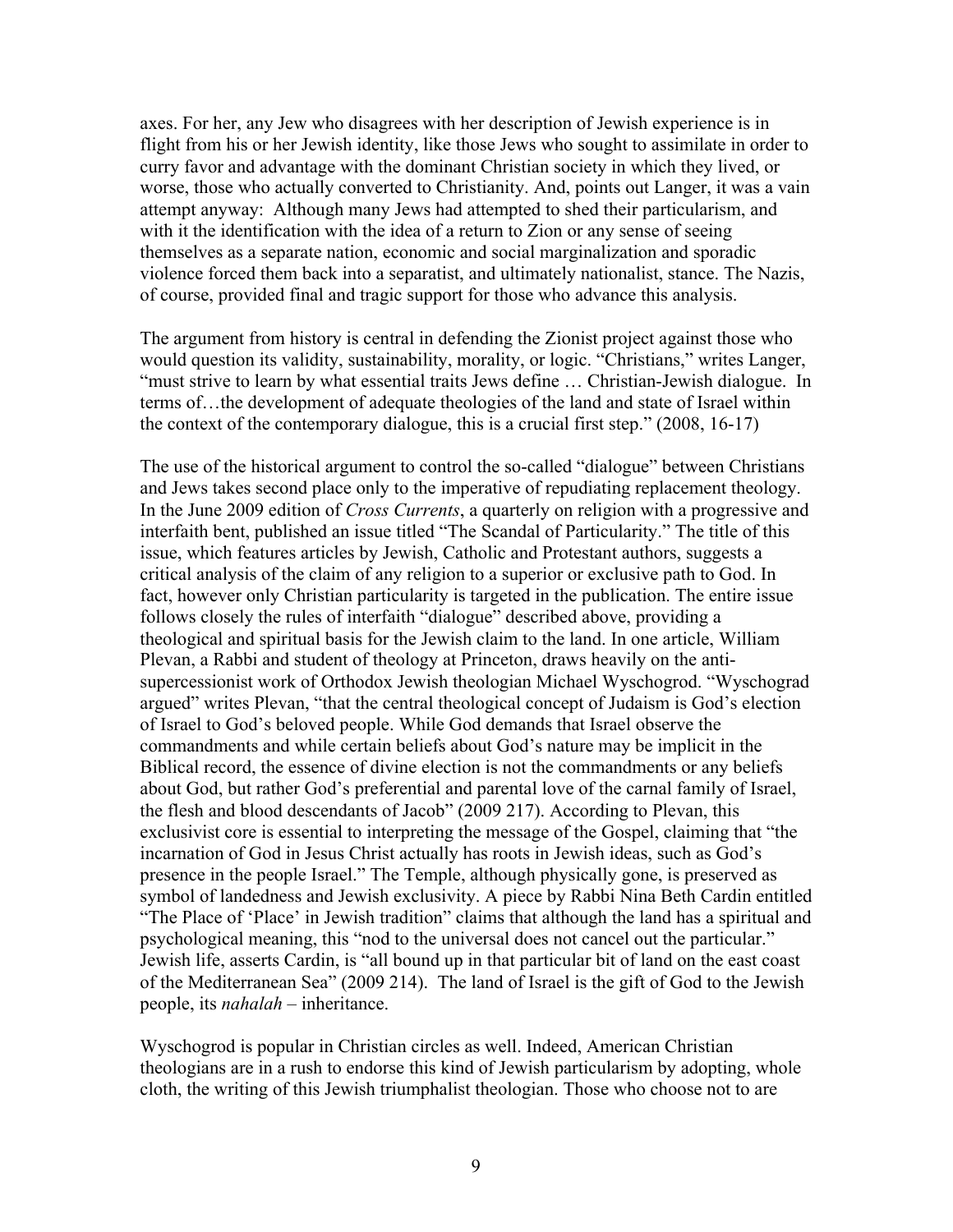simply remaining silent. A number of the articles by Christians in this issue of *Cross Currents* also draw heavily on Wyschogrod, as well as on the work of Kendall Soulen, the theology professor I introduced earlier in this paper who took exception to my analysis of Jewish exceptionalism. P. Mark Achtemeier, a Presbyterian pastor and Associate Professor of Systematic Theology, contributes a piece entitled "Jews and Gentiles in the Divine Economy." "History," he observes, "has…dramatically failed to unfold as supercessionist theologies would have led one to expect" (2009 147). Citing Soulen and Wyschogrod, he holds that the persistent survival and cultural vitality of the Jewish people is evidence of God's enduring love for his entire creation. This theme carries through the entire issue, a publication purportedly devoted to the "scandal of particularity!" Clearly, in today's academy a strict double standard applies. In the rush to interfaith reconciliation, "anti-" or "post-supersessionism" appears to have less to do with cleansing Christianity of particularity and more to do with establishing Jewish particularity as a fundamental theological principle.

### **Closing the deal: the land promise**

A centerpiece of the *CrossCurrents* issue is the article by John T. Pawlikowski, a prominent Catholic theologian and Director of the Director of the Catholic-Jewish Studies Program at the Catholic Theological Union." In his piece, entitled "Land as an Issue in Christian-Jewish Dialogue," Pawlikowski asserts that the Vatican's 1993 recognition of the State of Israel was pivotal in correcting Christianity's historic anti-Judaism. With that act, he wrote, "the coffin on displacement/perpetual wandering theology had been finally sealed" (2009, 199) Pay attention to what is being done here: recognizing the Jewish state corrects Christian theology! But there is more: Pawlikowski goes on to repudiate Christianity's spiritualization of the land, taking issue with "efforts by Christian theologians to replace a supposedly exclusive Jewish emphasis on "earthly" Israel with a stress on a "heavenly" Jerusalem and an eschatological Zion" (2009 199). He continues: "[T]his tendency has the effect of neutralizing (if not actually undercutting) *continued Jewish claims*. The bottom line of this theological approach was without question that the authentic *claims to the land* had now passed over into the hands of the Christians. Jerusalem, spiritually and territorially, now belonged to the Christians" (2009 199, emphases added).

I find this an astonishing argument. In the original Christian visioning – and this was a revolutionary and critically important development — Jerusalem itself became a symbol of a new world order in which God's love was available to all of humankind. The Christian vision clarified the meaning of the land promise in the covenantal relationship, removing any ambiguity about possession or ownership. But Pawlikowski was now maintaining that this spiritualization of the land was a betrayal of God's covenant with the Jews – that it had deprived us of our birthright. According to him it was now incumbent upon Christians to honor the claim of the Jewish people to the Holy Land, and indeed to Jerusalem itself. But this is not Christianity! The whole point of spiritualizing the land was to deconstruct, using the full power of the prophetic tradition, the idolatry of Temple and land possession – in Walter Brueggemann's terms, the royal consciousness that seeks only to maintain itself at the expense of community life and social justice.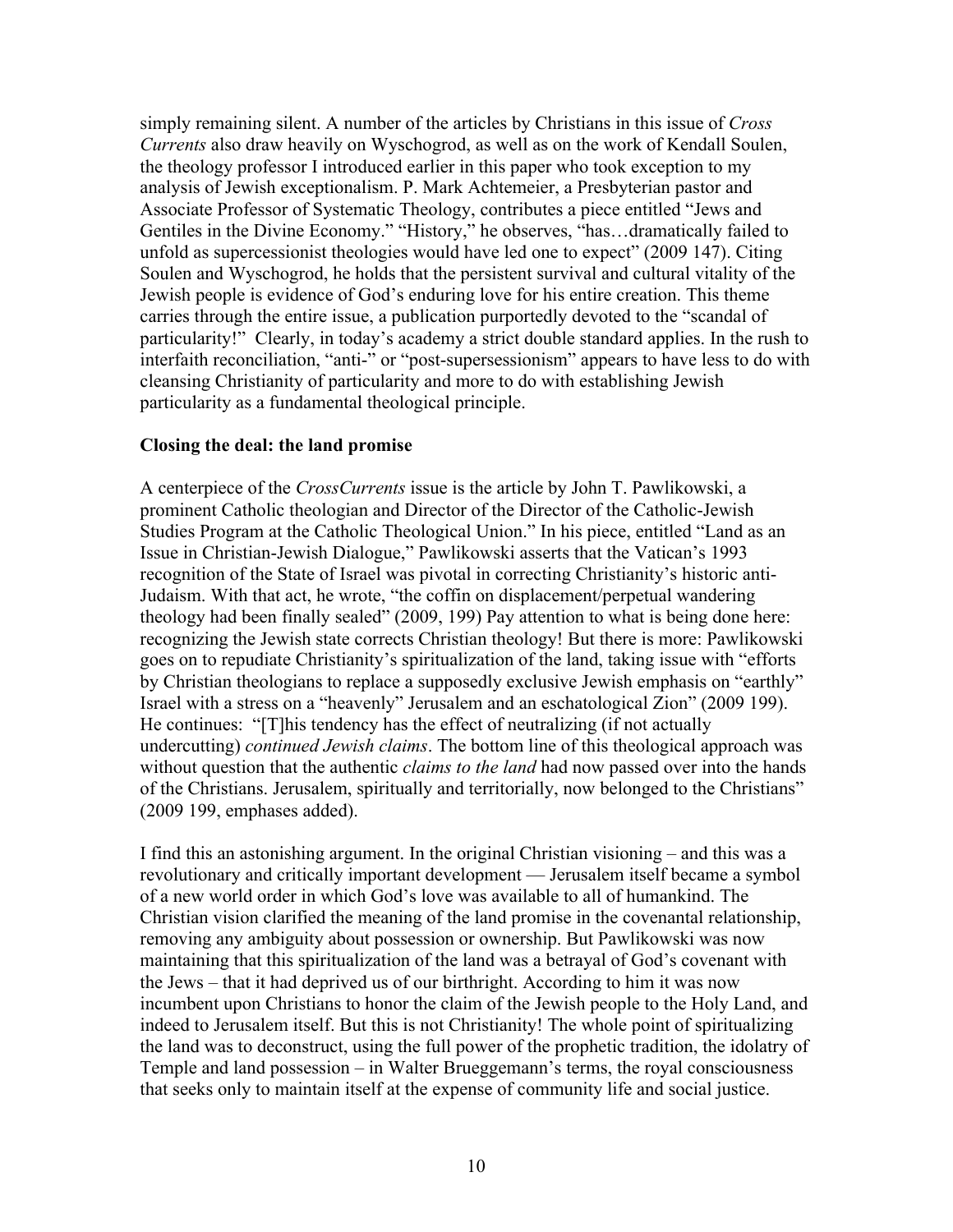In the Gospel accounts (Mark 13:2, Matthew 24:2), Jesus stands before the Temple and says: "Not one stone will be left upon another!" Translation: *this old order is over.* And in the Gospel of John (John 2:21), when Jesus says "Destroy this Temple and in three days I will raise it up," the narrator, just to make sure we get the theology right, explains: "He spoke of the temple of his body." Body of Christ: one body – mankind made one, whole, united in one spiritual community. Christians, in an act of penitence and collective drive for purification, are now actively engaged in a deconstruction of this core element of their faith. We have to be very concerned about this — generations of mainstream pastors and theologians in the West have been educated in versions of this revised theology. This is the theology called into service by the Jewish establishment and elements within the churches themselves to oppose faithful, prophetic efforts within denominations to take faithful stands against companies profiting from the occupation and theft of Palestinian land.<sup>1</sup> These are the arguments used to muzzle and intimidate clergy and secular leaders from speaking out against the State of Israel's human rights violations. The Christian impulse for reconciliation has morphed into theological support for an anachronistic, ethnic-nationalist ideology that has hijacked Judaism, continues to fuel global conflict, and has produced one of the most systematic and longstanding violations of human rights in the world today.

### **III. A THEOLOGY OF LAND**

A theology of land that is responsive to the current crisis is important not only because of its relevance to the Israel-Palestine conflict. The issue of the land focuses the most urgent theological issue of our time: the particular vs. the universal. As such, it poses two fundamental theological questions: What is God's love? What is faithfulness to his plan? Today, as Harvey Cox pointed out in the passage I quoted early in this paper, the theology of land has been hijacked. It has become the captive of the penitential impulse of the Christian world on a religious level, and, on a political level, brought into the service of the preservation of the interests of the few and the powerful. Theologically, the land has become, in a very real sense, the coin of the realm. And so we must pose the question: What is the meaning of the land promise? In our search for an answer, we begin by stating what land in the Bible is not: it is not territory. Rather, it is an evolving construct having to do with the nature of God's plan and the divine relationship with humankind.

### **Context, meaning, and the scriptural narrative**

 <sup>1</sup> The latest example is a piece published in the June 29, 2010 edition of *The Christian Century,* entitled "Habits of anti-Judaism: Critiquing a PCUSA report on Israel/Palestine," by Ted A. Smith and Amy-Jill Levine, professors at Vanderbilt Divinity School. In a shocking distortion of the Presbyterian Church's Middle East Study Group's evocation of Ephesians 2:14, they claim that "'Breaking down the walls' in order to form 'one new humanity in the place of two' evokes old echoes of theological supersessionism and transposes them into a political key." They ask us to believe that the report advocates "a historical narrative that points indirectly to a single state—a new social body—in which a Palestinian majority displaces Jews." The Presbyterian document can be found at http://www.pcusa.org/resource/middle-east-study-committeefull-report. The Smith and Levine piece is at http://www.christiancentury.org/article.lasso?id=8539.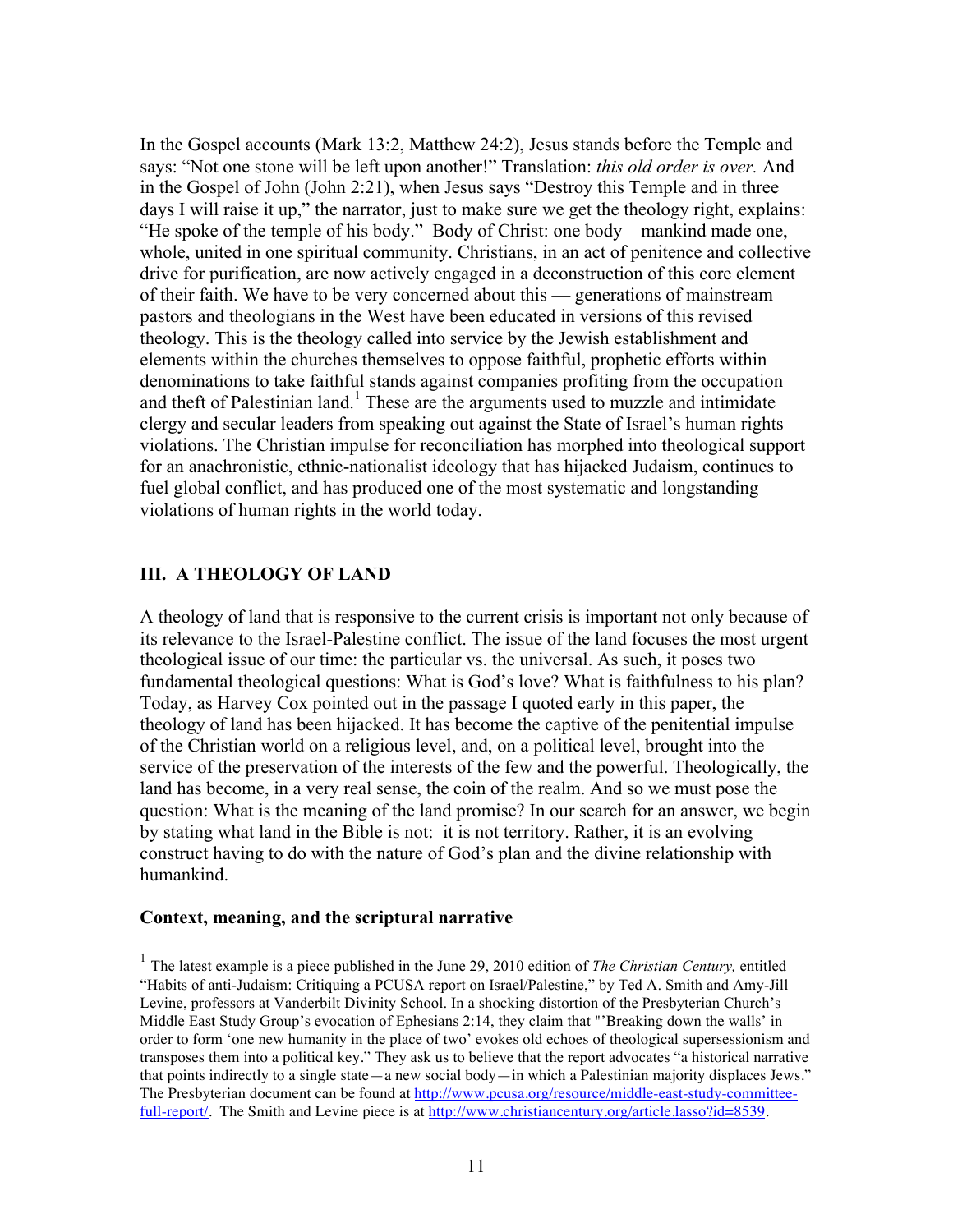The issue of context becomes critical in this discussion. In his contribution to this symposium, Professor of Systematic Theology George Sabra notes the increased prominence of contextual theology in the last four decades. With respect to our topic, he identifies three "clashing" contexts. Early Christian tradition provided the first context, in which the People of God was clearly the Church, replacing the "Israel" of the Old Testament. The second context is represented by the post-Nazi era Christian revisionist effort to reinstate the primary relationship of the Jewish people with God, emphasize Jesus' closeness with the Jewish practice and establishment of his time, and affirm the theological significance of the State of Israel. The third context, in Sabra's view arising in reaction to the second and in particular to the establishment of the State of Israel, is the trend among some Middle Eastern theologians to downplay or even deny the theological significance of the continued survival of the Jewish people and of the State of Israel. In all cases, Sabra notes, the notion of People of God and the view of the land it self is clearly colored by the experience and political agenda of the subjects. While recognizing that all theology is done in and responds to its historical context, Sabra cautions against the trend to have the contextual be determinative of the theology and biblical interpretation. "We must attempt to transcend our contexts," he writes, "so that the gospel may be visible across, through, but also sometimes *in spite* of our contexts. For that, a dialogue of contexts is necessary so as to transcend one's immediate context" (2010, unpublished MS).

The work of Old Testament scholar Walter Brueggemann provides an example of an approach that follows Sabra's prescription. In his work on the land, Brueggemann presents the land as both metaphor and as a stage upon which the drama of the divinehuman relationship is enacted. The land, writes Brueggemann, is a powerful force for "wellbeing characterized by social coherence and personal ease in prosperity, security, and freedom" (2002, 2). It is rootlessness, not meaninglessness, he writes, that creates the crisis of faith for the people. Indeed, in the Old Testament narrative it is particularly with the loss of the land -- in exile -- that the people discover who they are and undergo the painful struggle to come to terms with the true meaning of the covenant. Like Sabra, Brueggemann calls on us to remain grounded in the narrative provided by scripture as we seek to understand the meaning and transformative power of theology with respect to the notion of peoplehood and the role played by the land.

The importance of a theological response to context is reflected in the development of Brueggemann's thinking about this topic. Although earlier in his writing Brueggemann appeared to grant the Jewish people a special (albeit conditional) entitlement to the land, recently he has brought his theology of promise into conversation with contemporary events. "This ideology of land entitlement," he points out, "serves the contemporary state of Israel" (in Braverman, 2010, xv). It is an ideology, he continues, that is "enacted in unrestrained violence against the Palestinian population...It is clear that the modern state of Israel has effectively merged old traditions of land entitlement and the most vigorous military capacity thinkable for a modern state" (ibid xv). For Brueggemann, this is not an isolated observation targeted at the Israeli regime; it is part of his overarching vision of how power corrupts and how land promise can become land entitlement in service to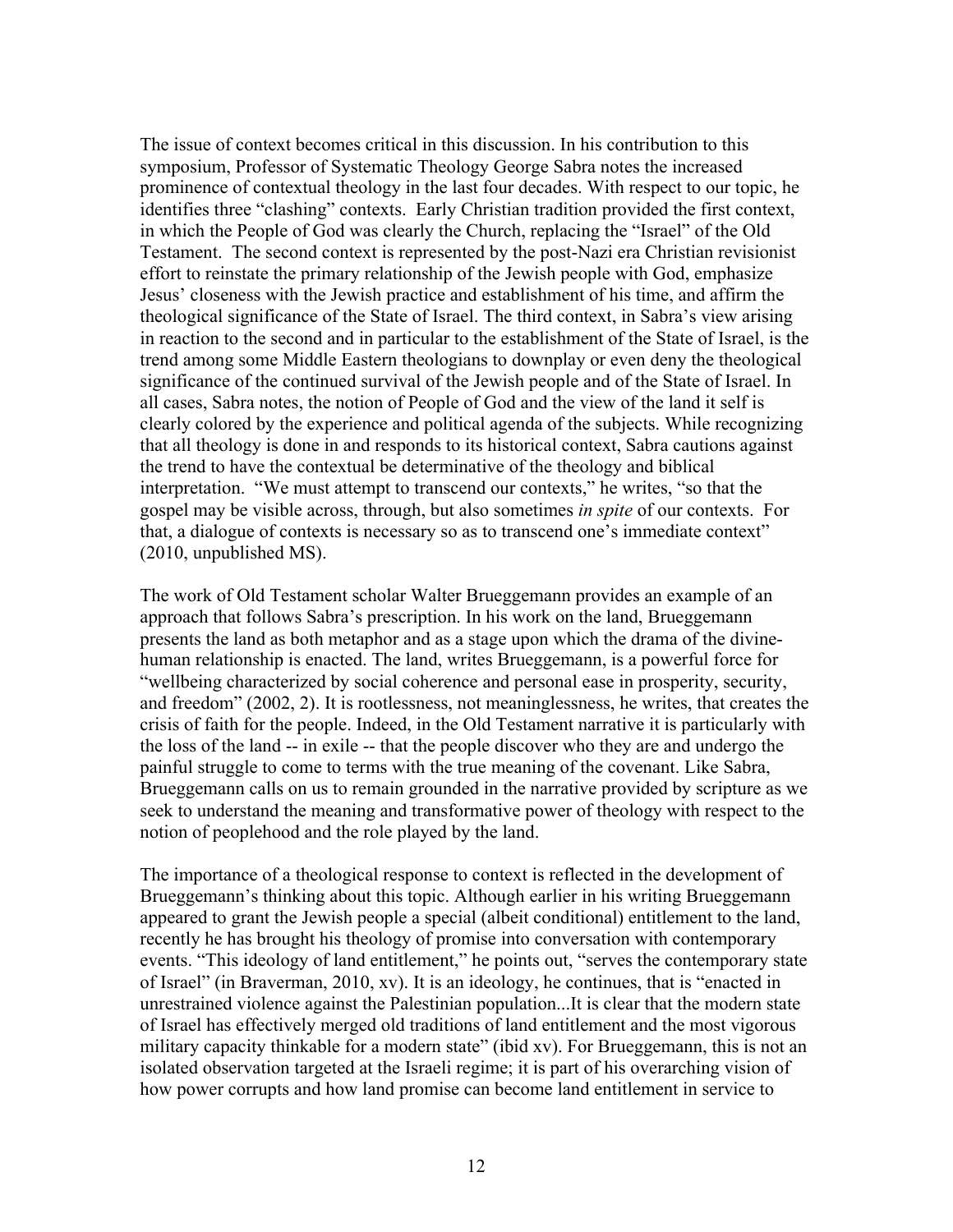systems under the sway of royal consciousness. "It is clear," writes Brueggemann, "that the same ideology of entitlement has served derivatively the Western powers that are grounded in that same ideological claim and that have used that claim as a rationale for colonization...The outcome of that merger of old traditional claim and contemporary military capacity becomes an intolerable commitment to violence that is justified by reason of state...*That is, land entitlement leads to land occupation"* (ibid, xv; emphasis in original).

### **An evolving concept**

The concept of the land in the scriptural narrative reflects this evolutionary trajectory. We must see this scriptural narrative as one unified story, beginning in Genesis and continuing through Revelation. It is a story in which the concept of land persists as a powerful and evolving theme, a theme that is central to the narrative and that reflects a response to historical context. The original land promise sets in motion a dramatic story of the transition from the tribal to the universal, from a concept of a territory possessed and conquered to that of the establishment of a global order of social justice. Here is where the notion of the continuity of scripture we have been considering in this conference is useful – the fundamentals of universalism found in the Old Testament finding their continued expression in the vision articulated in the New Testament. But "continuity" may not be the best word to describe the rocky, twisty road that we traverse here. The Old Testament may contain all the ingredients needed for the ultimate achievement of the Kingdom of God, but the Bible does not serve up this feast all at once. We have to spend a lot of time in the kitchen. God gives the people a land – just as he gives them kings. And it is for the people – with the help of prophets -- to painfully work out what this means.

In the Old Testament narrative, God comes first to mankind by choosing one family for a role in establishing his plan for a just society. The land plays a central role in the unfolding drama of this covenantal relationship. The people are special (*kadosh*) – set apart from the other peoples, and they are given the land in tenancy as a part of this covenant. The drama continues when the people demand a king. God tells Samuel to warn the people that a king will subvert the primary goal of the covenant of establishing a just world: the king will see the land as a possession, distribute resources unfairly, destroy community and family life, and ultimately bring the wrath of God down upon the entire people. Of course this is precisely what happens -- ultimately the "kingdom" falls and the people are vomited out of the land, just as specified in the Levitical and Deuteronomic warnings. But even through these vicissitudes, the exclusivist frame of the original covenant persists. Throughout, the People of Israel retain their special relationship with God, and with that the primary claim to the land – the promise itself, in its exclusivist frame – is never withdrawn. Although Israel is enjoined to treat them justly and even as equals, non-Israelites are "strangers," or "resident aliens," as the work *ger* is sometimes translated. All through the vicissitudes of the divided kingdom, the destruction of the northern kingdom, the destruction of Jerusalem, the exile, and the return, this primary tie of people, God, and land is maintained. A theology of landedness –place -- persists. Jerusalem remains the *place* where God dwells. Even with the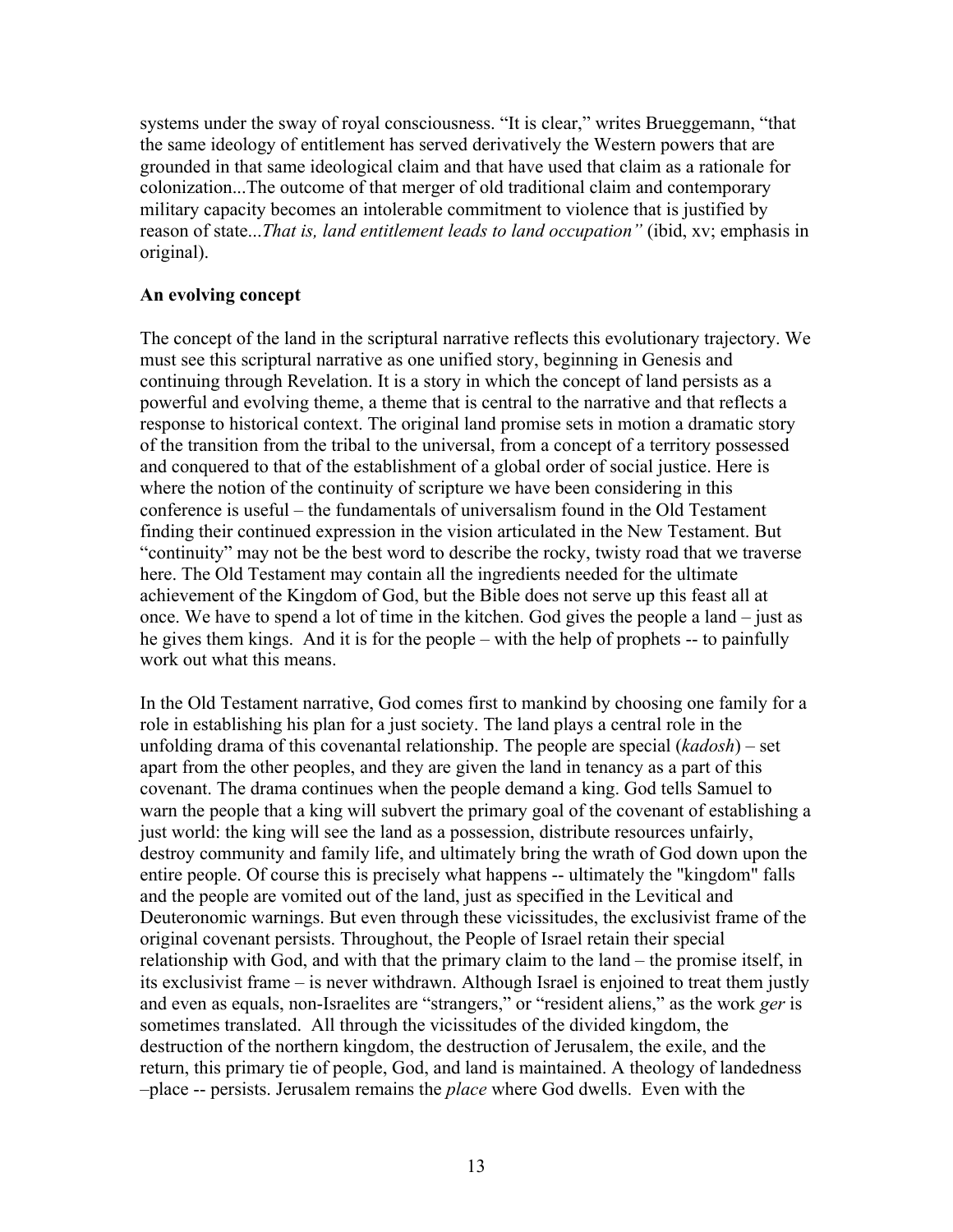prophets' protestations against the abuses of King and priest, this exclusivist core persists. The return recorded in Jeremiah and the time of Ezra and Nehemiah can be seen as a restorationist event. The Temple is rebuilt – this is never in question. But just as Father Paul Tarazi points out in his contribution to this conference: just because God tells you to build the Temple – or doesn't tell you not to – doesn't mean it's a good idea!

Fast forward to first century Palestine: The historical frame is the Roman Empire -- the ultimate expression of acquisitive greed. The Temple is still standing. Jerusalem is ruled by a client government installed by that Empire. This is the context of Jesus' ministry, which is a direct response to the evil of that arrangement, and the frame for his revolutionary concept of Kingdom of God. Liberation theologian Walter Wink writes about Jesus' statement, *My Kingdom is not of this world.* Wink points out that in the gospel of John the Greek word for "world" is *kosmos –* which translates as *order* or *system*. This world, Jesus is saying, this system of empire which seeks only to increase its own power and reach at the expense of communities, families, human health and dignity, this world order will give over to the Kingdom of God – something completely different.

It's important, therefore, to realize that in its original proclamation, the Kingdom of God was *specific.* It was proclaimed in a particular historical context. And thus it is in every historical era, at every point that a particular society confronts a challenge to the social justice imperative. For the writers of the Gospels, Jesus' vision of the Kingdom of God dispenses, finally, with the concept of God's indwelling in the land, of a particular location as the place where God is to be worshiped. In the Christian vision, the idea of the physical land as a clause in the covenant disappears. In Jesus' Kingdom of God, both the land and the people lose their specificity and exclusivity. Temple -- gone. God dwelling in one place -- over. And, significantly, Jesus' Kingdom takes the next step – it jettisons the "*Am Kadosh*" or "special people" concept. The special privilege of one family/tribe/nation separated from the rest of humanity is eclipsed.

This specific, contextual issue is at play today as never before. We (the Jewish people of today) are deeply involved in the drama of this narrative. Our commitment to political Zionism has stopped our ears to the call of the Old Testament prophets to reject the idolatry of king and Temple. It has further thickened the historical wall separating us from the challenge of that first-century Galilean visionary and prophet to take one further, giant step out of our exclusivist origins toward the embrace of a universalist, communitybased egalitarian society. Instead, our investment in an ethnic-nationalist project in historic Palestine has returned us to the world of Kings and to the restorationism of Ezra and Nehemiah. Not that Christians have not succumbed to the human tendency to slip back into the comfortable framework of war, territory and conquest. Medieval depictions of the New Jerusalem gave way to Crusader depredations and military sieges of the actual city of stone and wood. Christian Zionism in its most recent "progressive" manifestation seeks to undo the spiritualization of the land and grant the deed to the property to the Jewish people in an effort to overcome the horror over the ovens of Birkenau. (And it is *this* Christian Zionism, hiding in plain sight in the mainstream, that I think is more dangerous than the dispensationalist variety of Christian Zionism, which can be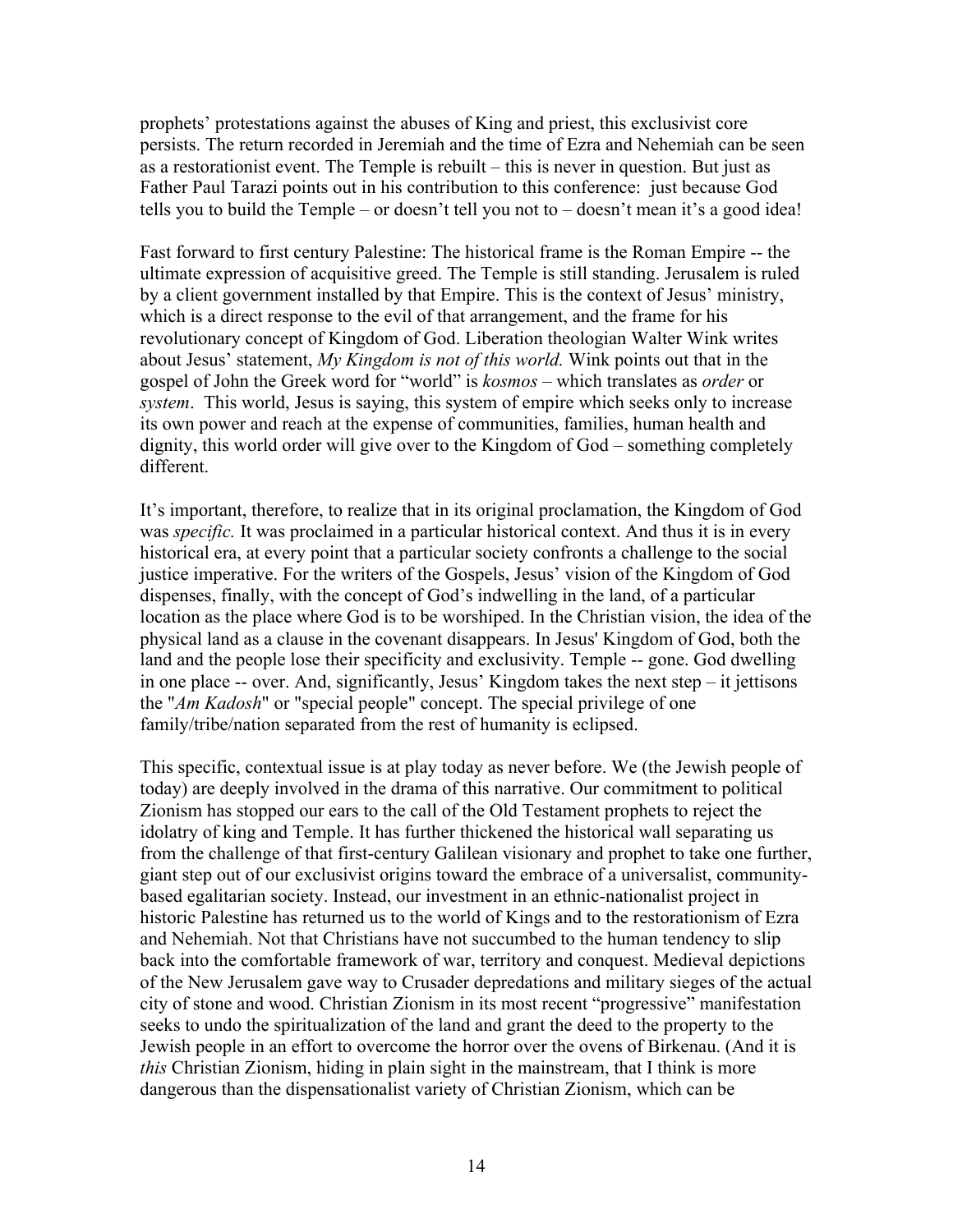dismissed as extreme or heretical). But the direction is and always has been clear: Zion is not a geographical location. Rather, is a symbol of God's steadfast love -- the solidity, comfort and fixed point of the covenant -- and, later, in the Christian vision, of the Kingdom: God's universal gift of peace and justice to all of humankind. Can we learn to accept this gift?

### **From triumphalism to community**

At the conclusion of his own contribution to the collection, Pollefeyt reminds us of the argument of Job's comforters that Job must have sinned because God can only act justly. At the end of the story, this argument is reversed to show that Job – here seen by Pollefeyt as the Jewish people -- is the innocent one, the true witness to God's justice and rightness. I urge great caution here. This is standing displacement theology on its head, saying that Jewish suffering is proof not of their treachery but of their blessedness and their loyalty to God: and so the Jews are reinstated as God's elect, with Christians as their supporters and heirs. The notion of God's elect is an archaic, triumphalist concept. Christians, in resuscitating it and reassigning the role to the Jewish people are committing an act of hubris and folly. Jews, in invoking the land promise as if it were a clause in a real estate contract, are guilty of an act of catastrophic idolatry. And, put together, what we have here is a Judeo-Christian triumphalism that, in the realization of political Zionism in today's geopolitical context, represents a greater threat to humanity than the Roman Empire ever did.

There are myths operating for both faith groups here. For Christians, it is the myth of a unity, a coherence with the Judaism of the first century -- as if it were possible to undo that fateful parting of the faiths that laid the foundations for anti-Semitism. For Jews, it is the myth of the possibility of a return to a mythical state of national unity and dominance, exemplified by the Davidic dynasty of Temple and political hegemony -- as if this could somehow redeem the suffering of millennia, the burning of children. There is a profound denial of horror here for both groups, an attempt to make it all better. Christians can't undo two thousand years of persecution and the effects of Christian anti-Judaism on not only the Jews but on all of Western civilization. We Jews can't restore the Palestine of 1948 or reverse the effects of four generations of dispossession and refugee status—nor are we realistically expected to do so. But we can turn to a new future of community united against the common enemy of militarism and empire. Particularity is a scandal – an affront to our senses and our rationality, and a dangerous misunderstanding of God's nature and his will. There is no one, special way to God. All scriptures point in a single direction: the building of a community of humankind to confront the urgent issues facing humanity and the planet. We are *all* elected. We are *all* responsible for our fellow man and for honoring and respecting the physical environment.

This is what it means to be people of God and this is the meaning of the land. As the psalm proclaims: The earth is the Lord's, and everything in it, the world and all who dwell in it. We can find no more faithful and clear articulation of this theology than the Palestine Kairos document: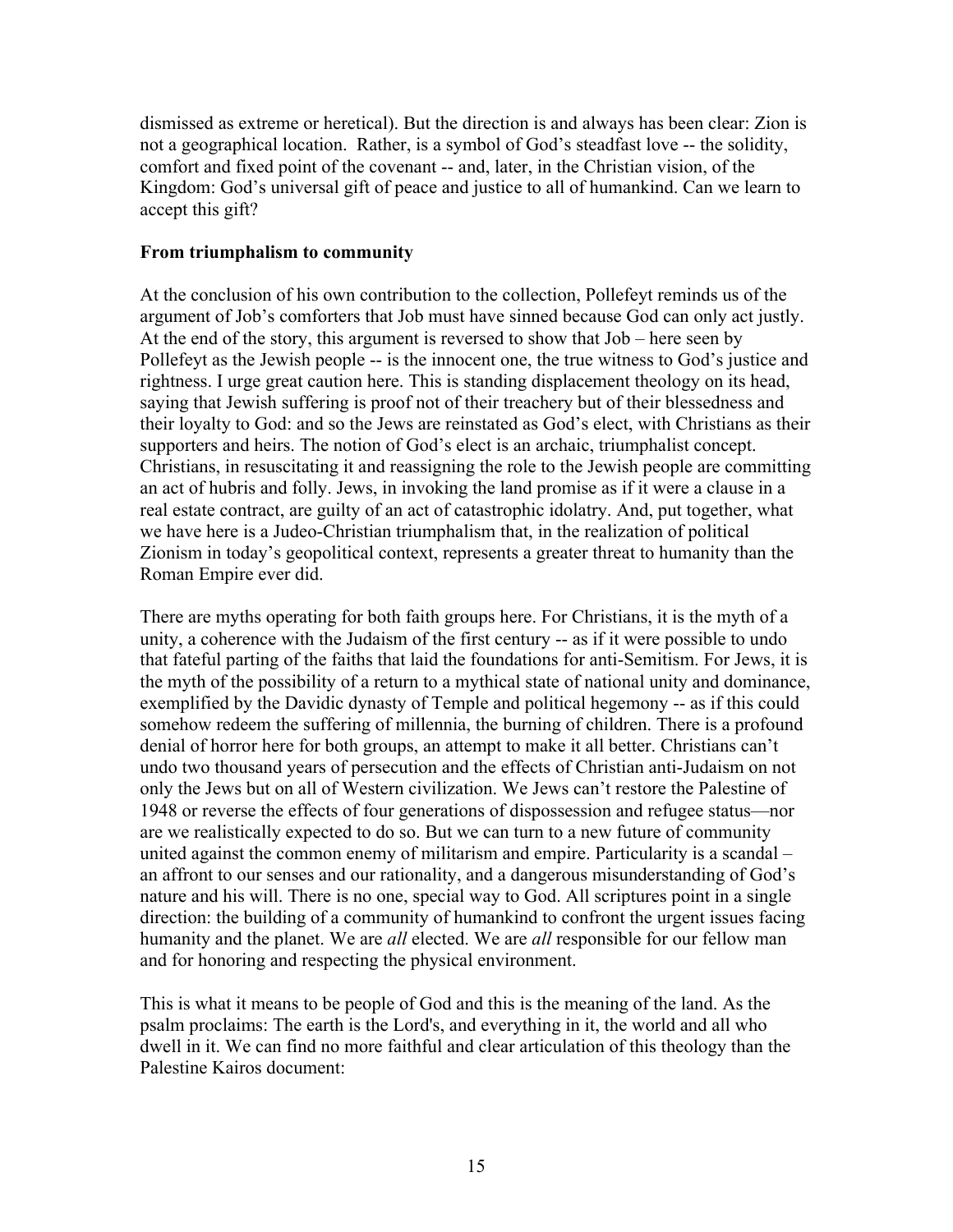We believe that our land has a universal mission. In this universality, the meaning of the promises, of the land, of the election, of the people of God open up to include all of humanity, starting from all the peoples of this land. In light of the teachings of the Holy Bible, the promise of the land has never been a political programme, but rather the prelude to complete universal salvation. It was the initiation of the fulfillment of the Kingdom of God on earth.

This is my message to Christians, as a Jew who is experiencing, all too vividly, the dangers of particularity: beware of slipping into a newly minted Christian triumphalism under the cover of reconciliation with the Jewish people. The challenge to people of all faiths is to take the lesson from the current experience of the Jewish people with our ethnic-nationalist experiment: God grants specialness to no one people. Redemptive violence is the result, and it is a lie.

## **IV. CONCLUSION: WHAT CAN WE DO?**

The new theology of land is important because the church – meaning Christians in the congregations, pastors in the pulpits, bishops and denominational staff in the dioceses, synods, presbyteries, and denominational headquarters, seminary professors and university teachers of Bible and theology-- needs to be liberated theologically to answer the urgent call for Palestine. The uncomfortable truth is that for many Christians, vigilance against anti-Semitism has come to trump commitment to justice for the Palestinian people—justice that alone will bring an end to the Israel-Palestine conflict and the hope of peace for both peoples.

In contrast to the silence and timidity of much of the church, there are strong signs that the church, at local and denomination levels, is waking up to the urgency of the situation. We are witnesses to the birth and growth of a global, grassroots civil society movement to challenge the current establishment of Apartheid in the Holy Land – a movement in which the church will continue to play a critical role. Two such signs are seen in the current Palestinian Christian witness represented by Sabeel and the Palestine Kairos document. Unapologetically Christian, Sabeel's mission and the powerful message of the Kairos document both lay claim to the ministry of Jesus in proclaiming the duty of resistance to tyranny -- resistance, in the words of the Kairos document, "with love as its logic." This expresses the urgent truth: that the truest expression of love toward the Jewish people is persistent, faithful opposition to the crimes that have been visited upon the Palestinian people by the State of Israel. A theology of land must be an expression of and guide for this opposition in its many forms. As expressed in the Kairos document, the theology must give support to the growing Palestinian civil society movement of nonviolent resistance to the Apartheid and colonial policies of Israel. A theology of land is expressed in support by congregations, denominations and church leaders for the Palestinian United Call for Boycott Divestment and Sanctions. It is expressed in the growing connection between civil society organizations in Israel and Palestine and the West (and increasingly the South), and, more and more, in the involvement and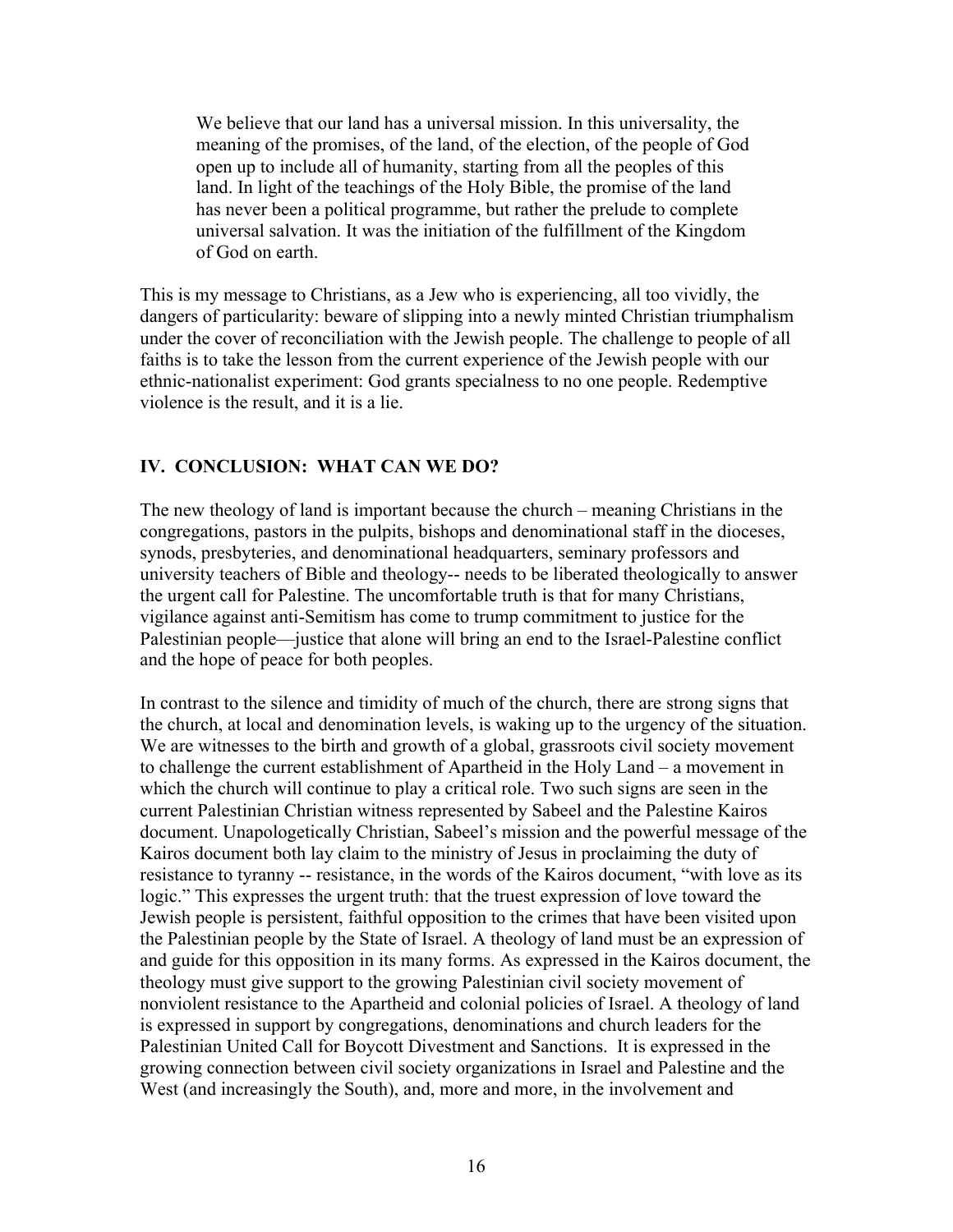commitment of the churches on congregational, denominational and ecumenical levels in the work of these organizations and in institutions working for social justice in both societies. A theology of land becomes the reclaimed voice of a church which, in answering this prophetic call, is claiming its legacy and its faithful heart.

I see a theology of land enabling and supporting movement toward justice in the following ways:

1. Liberate and empower the church's leadership by (a) clarifying the theology and (b) mobilizing the leadership for action. Clergy must see the struggle for justice in Palestine as one of the most urgent social justice issues of our time. A vigorous, intentional effort to develop the theology should be pursued in national and international conferences involving seminaries and universities. Prominent theologians, clergy and lay leaders should be involved, in close coordination with peace activists from the faith community and the secular realm.

2. Local action. Committees should be organized at local levels including clergy from all denominations in coordination with community leaders, activists, academics, seminarians, and their professors to educate themselves about the facts of the conflict, commit themselves to prayer, study and action, pursue ties with civil society organizations in the region and domestically, and develop plans for action at local, regional, national, and international levels. It's a big tent – action can include working to increase awareness in congregations and communities through the organization and sponsorship of educational events, involvement in the global movement for economic and cultural pressure on Israel and on companies profiting from the oppression of Palestinians, and political advocacy to influence national government policies in the region.

3. Surface and clarify the interfaith issue. As awareness of Israel's current and historic denial of Palestinian rights grows, so too does opposition on the part of powerful elements of the organized Jewish community to any criticism of Israel or any action intended to question or change America's unconditional and massive support of the state. One focus of this opposition is the initiative by some church denominations for phased divestment from companies involved in Israel's occupation of Palestinian land. Most recently, even fiercer opposition has been leveled against those who are joining with secular and Jewish peace groups in endorsing the Palestinian call for a comprehensive economic and cultural boycott of Israel (http://www.pacbi.org/). The acceleration in ecumenical activity on the part of Palestinians and on a global church basis for a theology of land that supports nonviolent resistance to oppression evidenced by the Palestine Kairos document and the work of the Palestine-Israel Ecumenical Forum of the World Council of Churches has also met with condemnation from Jewish advocacy groups. This is unfortunate, but it cannot be allowed to thwart the activism or distract from the doing of theology. Christian-Jewish dialogue has played an important role in breaking down millennia of distrust and fear between our communities. But the work that calls is no longer about repairing the past. It is, rather, about the urgent need to look forward. If Christians and Jews can come together in the work of forging a theology of land that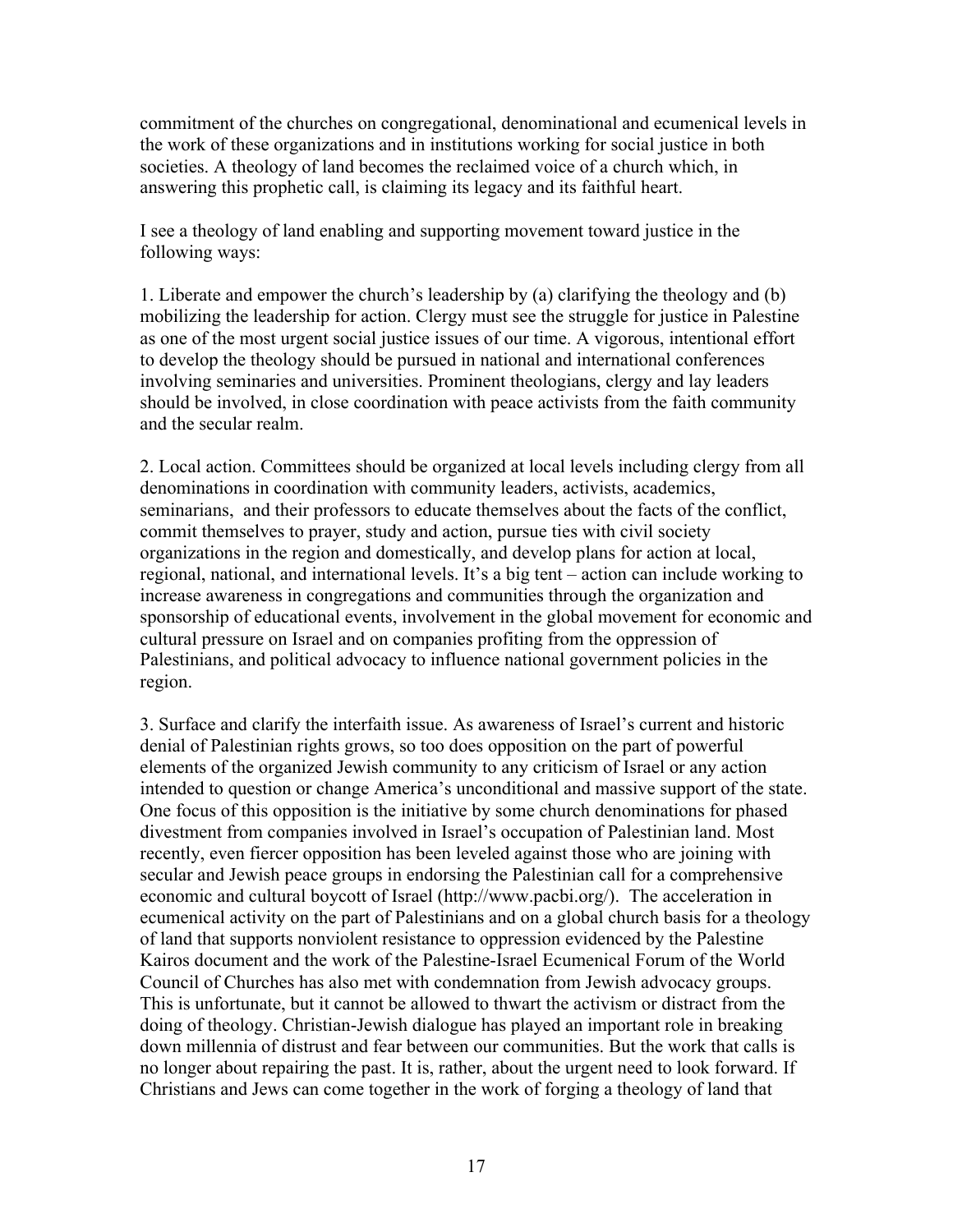disavows particularism and privilege and shows the way to a sustainable future, so much the better. But for Christians, *this must not be seen as a project of interfaith reconciliation*. Rather, the work of theology today is about the church – ecumenically, denominationally, and locally – getting its own house in order.

The call to the church is clear  $-$  it is the same call to social justice that was heard in the U.S. in the middle of the last century, when the church, led by Martin Luther King Jr., led the movement that changed the political wind and brought an end to centuries of legally sanctioned racial discrimination. Sitting in jail in Birmingham, Alabama, King penned this historic letter to his fellow clergy, who were urging him to cease his civil disobedience and to curtail his call for in the struggle for racial equality. In response to this, King wrote:

There was a time when the church was very powerful--in the time when the early Christians rejoiced at being deemed worthy to suffer for what they believed. In those days the church was not merely a thermometer that recorded the ideas and principles of popular opinion; it was a thermostat that transformed the mores of society. Whenever the early Christians entered a town, the people in power became disturbed and immediately sought to convict the Christians for being "disturbers of the peace" and "outside agitators."' But the Christians pressed on, in the conviction that they were "a colony of heaven," called to obey God rather than man. Small in number, they were big in commitment. They were too Godintoxicated to be "astronomically intimidated."

…the judgment of God is upon the church as never before. If today's church does not recapture the sacrificial spirit of the early church, it will lose its authenticity, forfeit the loyalty of millions, and be dismissed as an irrelevant social club with no meaning for the twentieth century.

Reverend King's call is the same that was answered by the church that brought about the end of Apartheid in South Africa. It is the call that rings out clearly in our day.

I began this presentation in Genesis – with the covenantal promise that began the process of understanding God's coming to mankind -- the beginning of our invitation as humankind to understand his plan. I would like to conclude with words from the end of the last book of the Bible, words that remind us that even when the work seems most difficult and success the most elusive, the vision remains before us, and the duty to work, as God's hands on earth, to bring the Kingdom, can never be set down.

*I saw a new heaven and a new earth; for the first heaven and the first earth had passed away, and the sea was no more. And I saw the holy city, the new Jerusalem, coming down out of heaven from God, prepared as a bride adorned for her husband. And I heard a loud voice from the throne saying, "See, the home of God is among mortals.*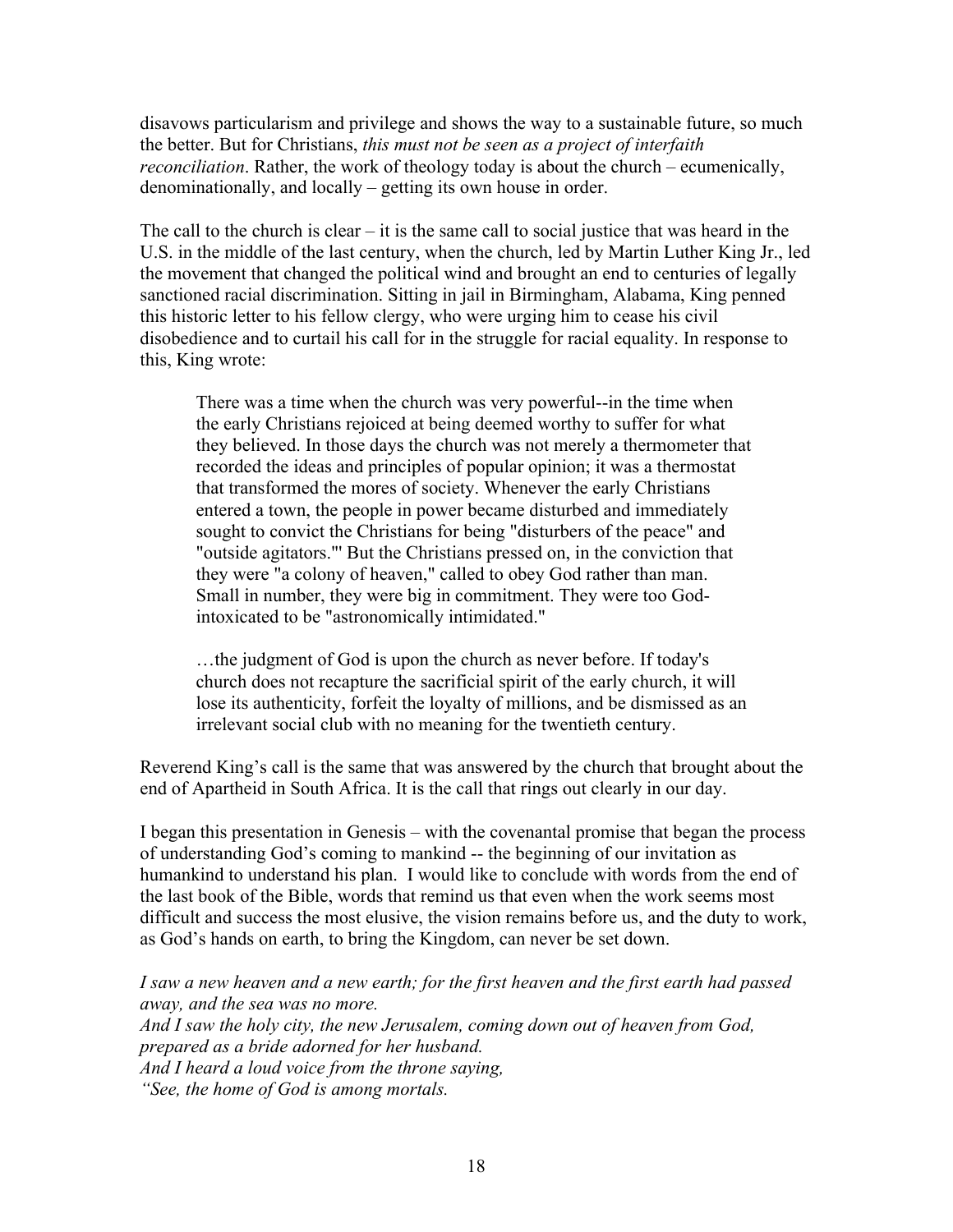*He will dwell with them as their God; they will be his peoples, and God himself will be with them; And the one who was seated on the throne said, "See, I am making all things new."*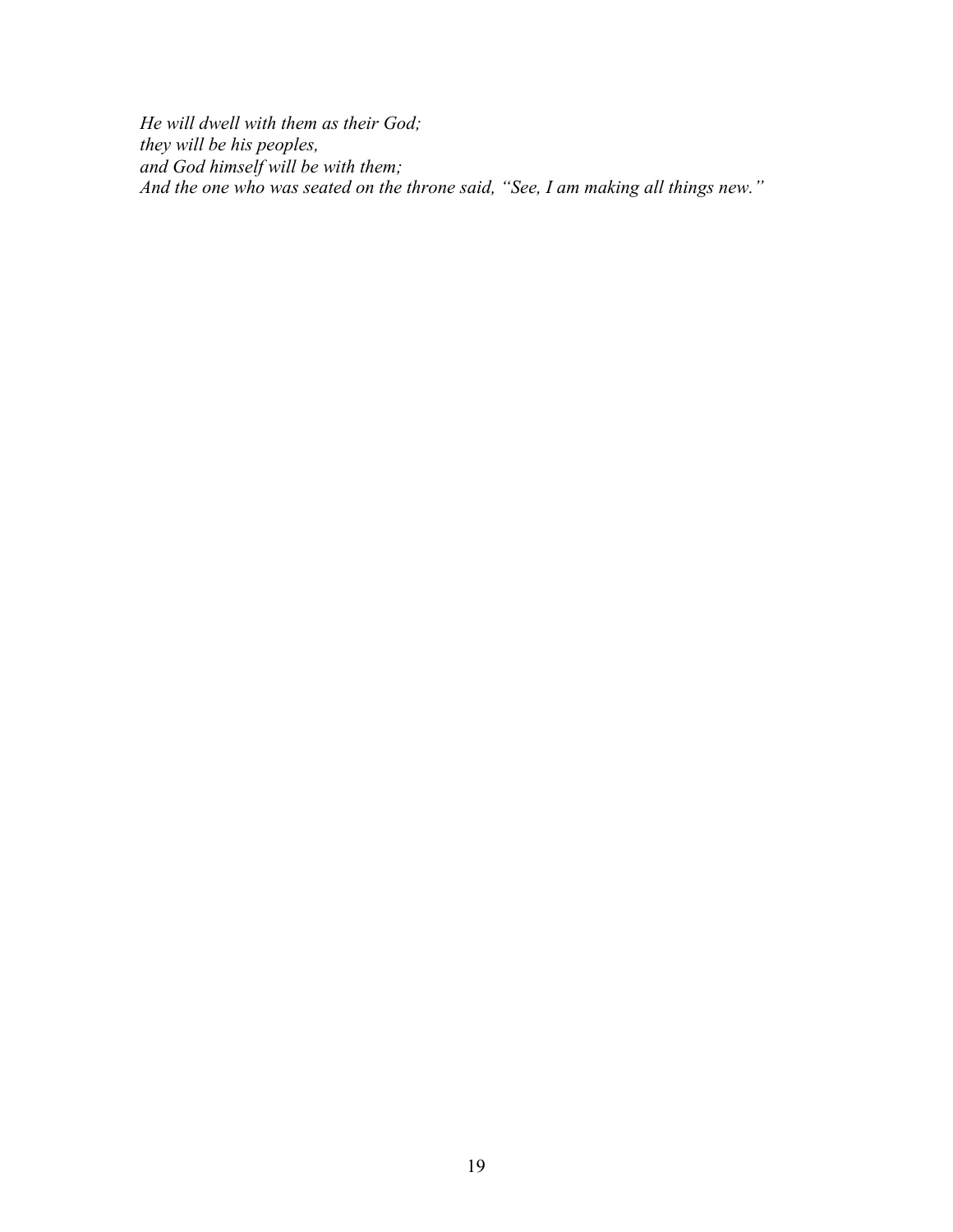#### REFERENCES

Achtemeier, Mark P. "Jews and Gentiles in the Divine Economy." *Cross Currents* 59:2, 144-153.

Baum, Gregory. In Ruether, Rosemary R. 1997. *Faith and fratricide: The theological roots of anti-Semitism.* Eugene, OR: Wipf and Stock.

Braverman, Mark 2009. "Zionism and Post-Holocaust Christian Theology: A Jewish Perspective." *Journal of Holy Land Studies.* Volume 8, Page 31-54.

Braverman, Mark 2010. *Fatal Embrace: Christians, Jews, and the search for peace in the Holy Land.* Austin: Synergy Books.

Brueggemann, Walter 2002. *The land*. 2nd ed. Minneapolis: Augsberg Fortress.

Brueggemann, Walter 2010. In Braverman 2010, op cit.

Brown, Stephen. 2008. "Theologians warn on 'biblical metaphors' in Middle East conflict." *ENI Bulletin* September 24.

Cardin, Nina Beth. 2009. "The Place of 'Place' in Jewish Tradition." *Cross Currents*  59:2, 210-216.

Langer, Susan 2008. "Theologies of the Land and State of Israel: The Role of the Secular in Jewish and Christian Understandings." *Studies in Christian-Jewish Relations,* 3:1.

Osborn, Robert T. 1990. "The Christian blasphemy: A non-Jewish Jesus." In *Jews and Christians: Exploring the past, present, and future*, ed. James H. Charlesworth, 214. New York: Crossroad.

Pawlikowski, John T. 2009. "Land as an Issue in Christian-Jewish Dialogue." *Cross Currents* 59:2, 197-209.

Plevan, William. 2009. "Meet the New Paul, Same as the Old Paul: Michael Wychograd, Kendall Soulen, and the New Problem of Supersessionism." *Cross Currents* 59:2, 217- 228.

Pollefeyt, Didier 1997. *Jews and Christians: Rivals or Partners for the Kingdom of God?*  Louvain: Peeters Press.

Sabra, George 2010. "Clash of Contexts." Delivered at the International Conference on "The People of God in Bible and Tradition". Saint John of Damascus Institute of Theology, The University of Balamand. May 26-29, 2010.